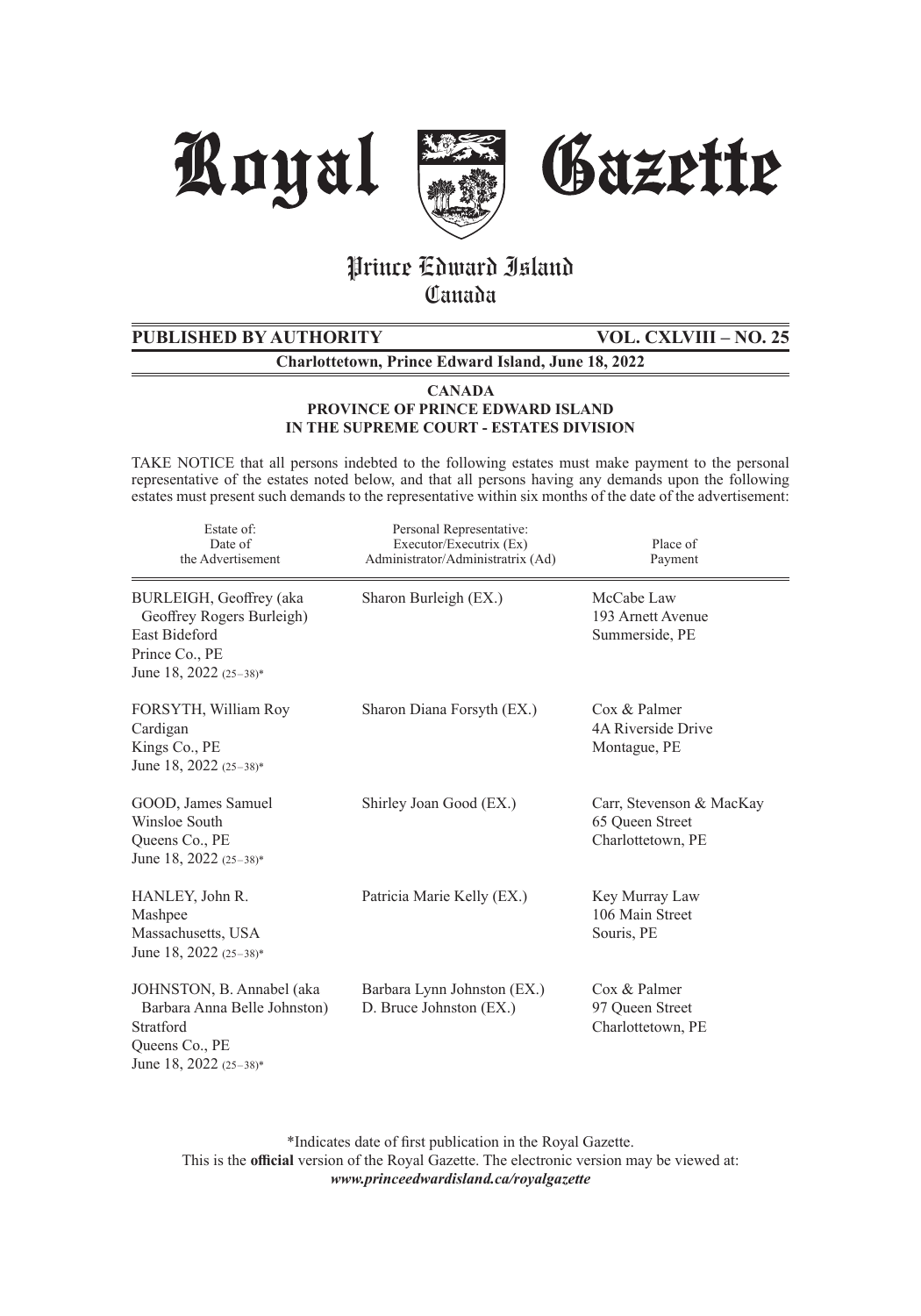TAKE NOTICE that all persons indebted to the following estates must make payment to the personal representative of the estates noted below, and that all persons having any demands upon the following estates must present such demands to the representative within six months of the date of the advertisement:

| Estate of:<br>Date of<br>the Advertisement                                                                             | Personal Representative:<br>Executor/Executrix (Ex)<br>Administrator/Administratrix (Ad) | Place of<br>Payment                                               |
|------------------------------------------------------------------------------------------------------------------------|------------------------------------------------------------------------------------------|-------------------------------------------------------------------|
| KELLY, Daniel Lee<br>Summerside<br>Prince Co., PE<br>June 18, 2022 (25-38)*                                            | Nicole Marie Kelly (EX.)<br>Danielle Jill Kelly (EX.)                                    | Cox & Palmer<br>250 Water Street<br>Summerside, PE                |
| MacAUSLAND, Harry Dale<br>Rosebank<br>Prince Co., PE<br>June 18, 2022 (25-38)*                                         | Patricia Ann MacAusland (EX.)                                                            | Key Murray Law<br>36 MacKenzie Crescent<br>Woodstock, PE          |
| MADDOCKS, Florence K. (aka<br>Florence Kathleen Maddocks)<br>Charlottetown<br>Queens Co., PE<br>June 18, 2022 (25-38)* | Garry Ross (EX.)<br>Marion Trowbridge (EX.)                                              | <b>Stewart McKelvey</b><br>65 Grafton Street<br>Charlottetown, PE |
| MEGGISON, William Lewis<br>Charlottetown<br>Queens Co., PE<br>June 18, 2022 (25–38)*                                   | George Eden Meggison (EX.)                                                               | Stewart McKelvey<br>65 Grafton Street<br>Charlottetown, PE        |
| REESOR, F. Alan (aka<br>Frederick Alan Edwin Reesor)<br>Charlottetown<br>Queens Co., PE<br>June 18, 2022 (25-38)*      | Jennifer Ruth Manuel (EX.)<br>Nanette Eileen Muttart (EX.)<br>Alyson Anne Bulger (EX.)   | Boardwalk Law<br>20 Great George Street<br>Charlottetown, PE      |
| YONIKA, Richard Joseph<br>Northbridge<br>Massachusetts, USA<br>June 18, 2022 (25-38)*                                  | Lee A. Yonika (EX.)                                                                      | Key Murray Law<br>494 Granville Street<br>Summerside, PE          |
| CONNOLLY, Sterling Joseph<br>Charlottetown<br>Queens Co., PE<br>June 18, 2022 (25-38)*                                 | Donna MacLauchlan (AD.)<br>Joyce Oulton (AD.)                                            | Key Murray Law<br>80 Grafton Street<br>Charlottetown, PE          |
| McDONALD, Lawrence Joseph<br>Stratford<br>Queens Co., PE<br>June 18, 2022 (25-38)*                                     | Deborah McDonald (AD.)<br>Stephen McDonald (AD.)                                         | Carr, Stevenson & MacKay<br>65 Queen Street<br>Charlottetown, PE  |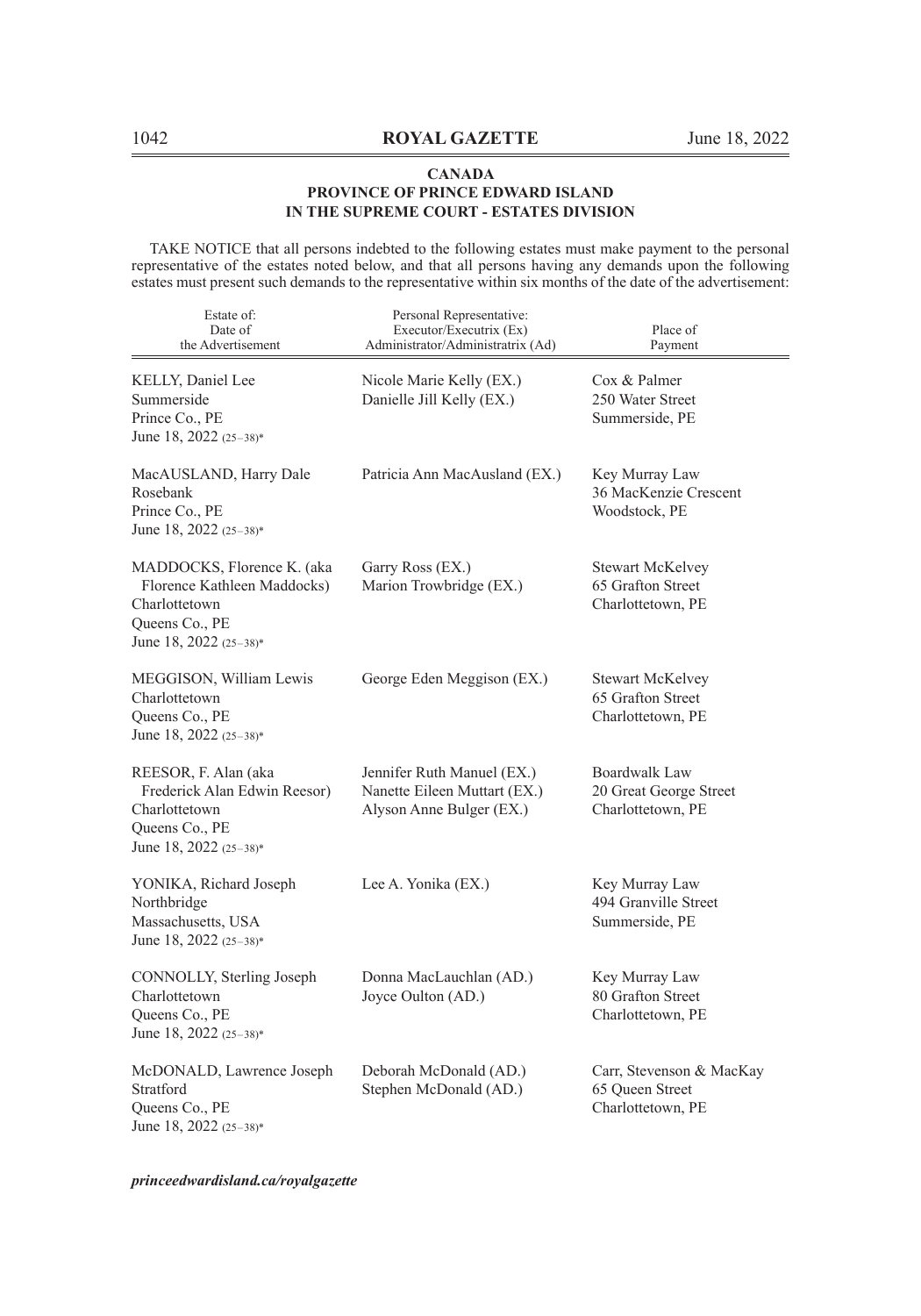TAKE NOTICE that all persons indebted to the following estates must make payment to the personal representative of the estates noted below, and that all persons having any demands upon the following estates must present such demands to the representative within six months of the date of the advertisement:

| Estate of:<br>Date of<br>the Advertisement                                                                                       | Personal Representative:<br>Executor/Executrix (Ex)<br>Administrator/Administratrix (Ad) | Place of<br>Payment                                              |
|----------------------------------------------------------------------------------------------------------------------------------|------------------------------------------------------------------------------------------|------------------------------------------------------------------|
| McGUIGAN, Garry Joseph<br>Montague<br>Kings Co., PE<br>June 18, 2022 (25-38)*                                                    | James Rupert (Rudy) McGuigan<br>(AD.)                                                    | Cox & Palmer<br>4A Riverside Drive<br>Montague, PE               |
| MURNAGHAN, Lawrence Barry<br>Donagh<br>Queens Co., PE<br>June 18, 2022 (25-38)*                                                  | Melvene Murnaghan (AD.)                                                                  | Cox & Palmer<br>97 Oueen Street<br>Charlottetown, PE             |
| FORSYTHE, Dorothy Georgina<br>Charlottetown<br>Queens Co., PE<br>June 11, 2022 (24-37)                                           | Pamela Jean Forsythe (EX.)<br>Gary Costain (EX.)                                         | Carr, Stevenson & MacKay<br>65 Queen Street<br>Charlottetown, PE |
| HOUSTON, Mary Elizabeth<br>Mayfield<br>Queens Co., PE<br>June 11, 2022 (24-37)                                                   | Joy Gallant (EX.)                                                                        | HBC Law Corporation<br>25 Queen Street<br>Charlottetown, PE      |
| KARLAN, Geraldine<br>(aka Geraldine Krauss-Karlan<br>and Geraldine Appleton)<br>North York<br>Ontario<br>June 11, 2022 $(24-37)$ | Lawrence Maxwell Krauss (EX.)<br>Michael Ian Krauss (EX.)                                | Key Murray Law<br>494 Granville Street<br>Summerside, PE         |
| KICKHAM, Mary Patricia<br>Stratford<br>Queens Co., PE<br>June 11, 2022 (24-37)                                                   | Gladys Elva Kickham (EX.)                                                                | Cox & Palmer<br>4A Riverside Drive<br>Montague, PE               |
| MacDONALD, Kathleen Agnes<br>Charlottetown<br>Queens Co., PE<br>June 11, 2022 (24-37)                                            | Louanne McQuaid (EX.)                                                                    | Key Murray Law<br>80 Grafton Street<br>Charlottetown, PE         |
| MacEACHERN, Sien C.<br>Crapaud<br>Queens Co., PE<br>June 11, 2022 (24-37)                                                        | Jane Duncan (EX.)                                                                        | Cox & Palmer<br>97 Queen Street<br>Charlottetown, PE             |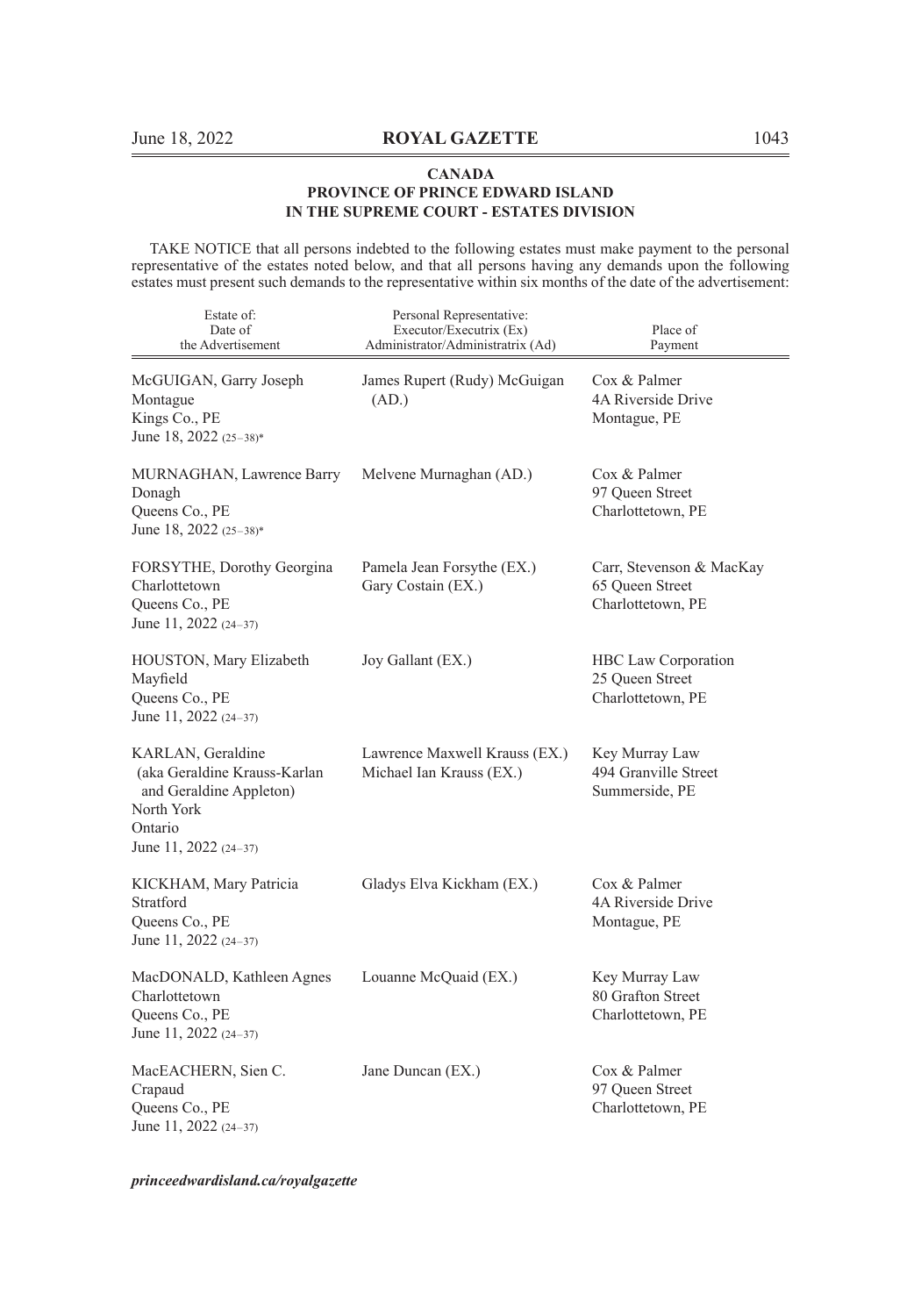TAKE NOTICE that all persons indebted to the following estates must make payment to the personal representative of the estates noted below, and that all persons having any demands upon the following estates must present such demands to the representative within six months of the date of the advertisement:

| Estate of:<br>Date of<br>the Advertisement                                                                | Personal Representative:<br>Executor/Executrix (Ex)<br>Administrator/Administratrix (Ad) | Place of<br>Payment                                              |
|-----------------------------------------------------------------------------------------------------------|------------------------------------------------------------------------------------------|------------------------------------------------------------------|
| NOONAN, Russell P.<br>(aka Russell Philip Noonan)<br>Middleton<br>Prince Co., PE<br>June 11, 2022 (24-37) | Karen Noonan (EX.)                                                                       | Cox & Palmer<br>250 Water Street<br>Summerside, PE               |
| NEUFELD, George Regent<br>Charlottetown<br>Queens Co., PE<br>June 11, 2022 (24-37)                        | Andrea MacNeill (AD.)                                                                    | Stewart McKelvey<br>65 Grafton Street<br>Charlottetown, PE       |
| MacDONALD, Joseph Raymond<br><b>Brampton</b><br>Ontario<br>June 11, 2022 (24–37)                          | Donna Joan MacDonald (AD.)                                                               | Carr, Stevenson & MacKay<br>65 Queen Street<br>Charlottetown, PE |
| ROGERS, Aaron Trevor<br>Cornwall<br>Queens Co., PE<br>June 11, 2022 (24-37)                               | Wendy Wright (AD.)                                                                       | Carr, Stevenson & MacKay<br>65 Queen Street<br>Charlottetown, PE |
| WILLIAMS, Kathleen Lillian<br>Elmsdale<br>Prince Co., PE<br>June 11, 2022 (24–37)                         | Blair Corkum (AD.)                                                                       | Cox & Palmer<br>250 Water Street<br>Summerside, PE               |
| BEATON, Freda Ethel<br>Charlottetown<br>Queens Co., PE<br>June 4, 2022 (23-36)                            | Eileen Beaton (EX.)                                                                      | Stewart McKelvey<br>65 Grafton Street<br>Charlottetown, PE       |
| <b>BUCHANAN</b> , Eva<br>Montague<br>Kings Co., PE<br>June 4, 2022 (23-36)                                | Angelika Langmuir (EX.)<br>Frank Lenzi (EX.)                                             | Cox & Palmer<br>4A Riverside Drive<br>Montague, PE               |
| DOYLE, James Robert<br>Cornwall<br>Queens Co., PE<br>June 4, 2022 (23-36)                                 | Robert Doyle (EX.)<br>Amy Doyle (EX.)                                                    | Cox & Palmer<br>97 Queen Street<br>Charlottetown, PE             |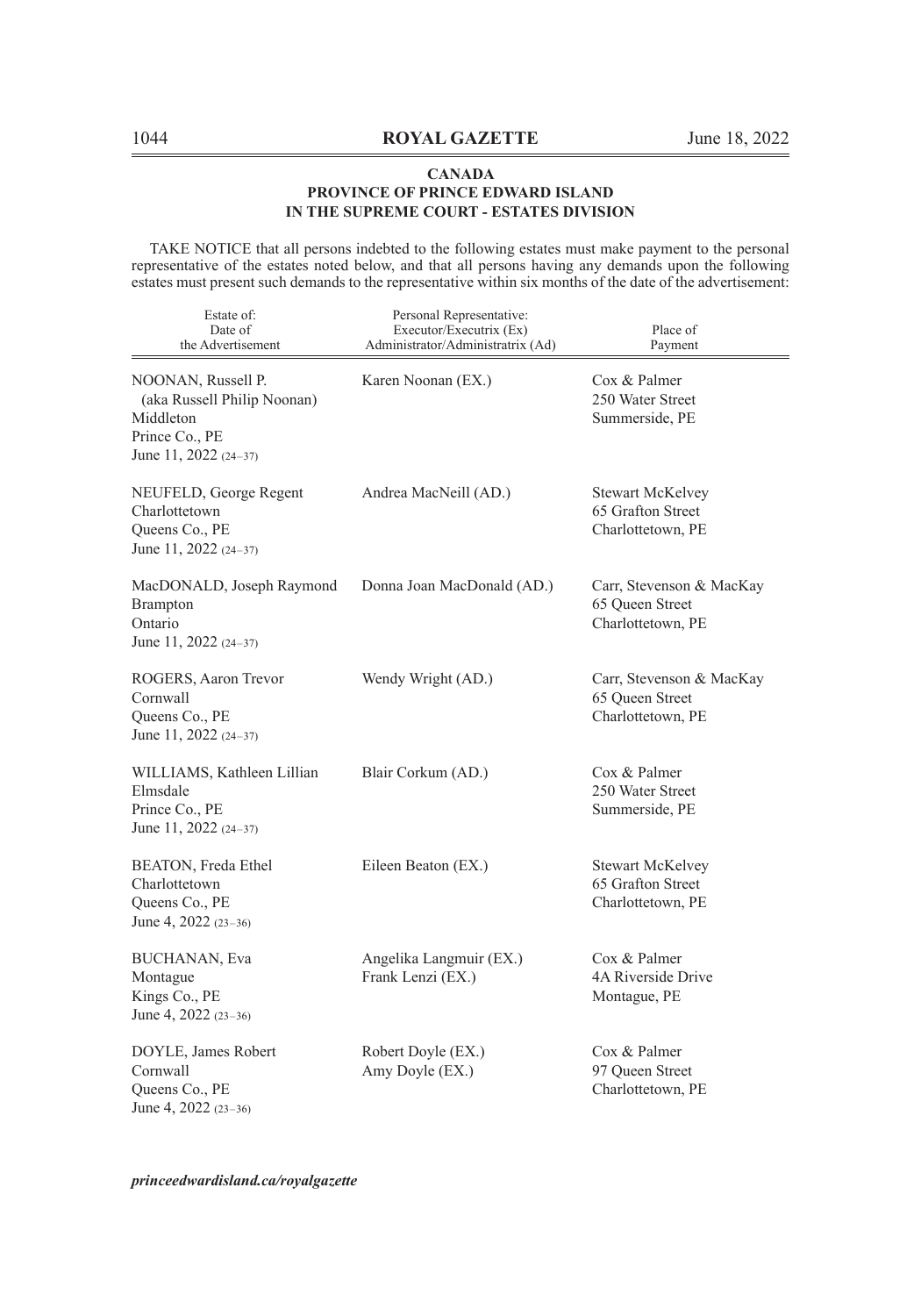TAKE NOTICE that all persons indebted to the following estates must make payment to the personal representative of the estates noted below, and that all persons having any demands upon the following estates must present such demands to the representative within six months of the date of the advertisement:

| Estate of:<br>Date of<br>the Advertisement                                                                         | Personal Representative:<br>Executor/Executrix (Ex)<br>Administrator/Administratrix (Ad) | Place of<br>Payment                                               |
|--------------------------------------------------------------------------------------------------------------------|------------------------------------------------------------------------------------------|-------------------------------------------------------------------|
| LUSHER, Murray MacLellan<br>Charlottetown<br>Queens Co., PE<br>June 4, 2022 (23-36)                                | Andrea Patte (EX.)<br>Thomas A. Matheson (EX.)                                           | Carr, Stevenson & MacKay<br>65 Queen Street<br>Charlottetown, PE  |
| MacMICKEN, A. William<br>(aka Arthur William MacMicken)<br>Charlottetown<br>Queens Co., PE<br>June 4, 2022 (23-36) | Sheila L. MacMicken (EX.)                                                                | Carr, Stevenson & MacKay<br>65 Queen Street<br>Charlottetown, PE  |
| POIRIER, June<br>(aka June Helen Poirier)<br>Tyne Valley, Prince Co., PE<br>June 4, 2022 $(23-36)$                 | Kelvin Poirier (EX.)                                                                     | Key Murray Law<br>36 MacKenzie Crescent<br>Woodstock, PE          |
| CURRIE, James Frederick<br>Halifax<br>Nova Scotia<br>June 4, 2022 (23-36)                                          | Mary Marcia Currie (AD.)                                                                 | Key Murray Law<br>494 Granville Street<br>Summerside, PE          |
| DARBY, David<br>(aka David Alan Darby)<br>Charlottetown<br>Queens Co., PE<br>May 28, 2022 (22–35)                  | Jennifer Lynn Darby Fernandes<br>(EX.)                                                   | <b>Stewart McKelvey</b><br>65 Grafton Street<br>Charlottetown, PE |
| DARBY, Susanne<br>(aka Susanne Alice Darby)<br>Charlottetown<br>Queens Co., PE<br>May 28, 2022 (22–35)             | Jennifer Lynn Darby Fernandes<br>(EX.)                                                   | <b>Stewart McKelvey</b><br>65 Grafton Street<br>Charlottetown, PE |
| COLLINS, Brian George<br>Stratford<br>Queens Co., PE<br>May 28, 2022 (22-35)                                       | Mary Margaret Land (EX.)                                                                 | Cox & Palmer<br>97 Queen Street<br>Charlottetown, PE              |
| KENT, Verna Lois<br>Cavendish<br>Queens Co., PE<br>May 28, 2022 (22-35)                                            | David Kent (EX.)<br>Lori Scott (EX.)                                                     | David Kent<br>7775 Cavendish Road, Rte 6<br>North Rustico, PE     |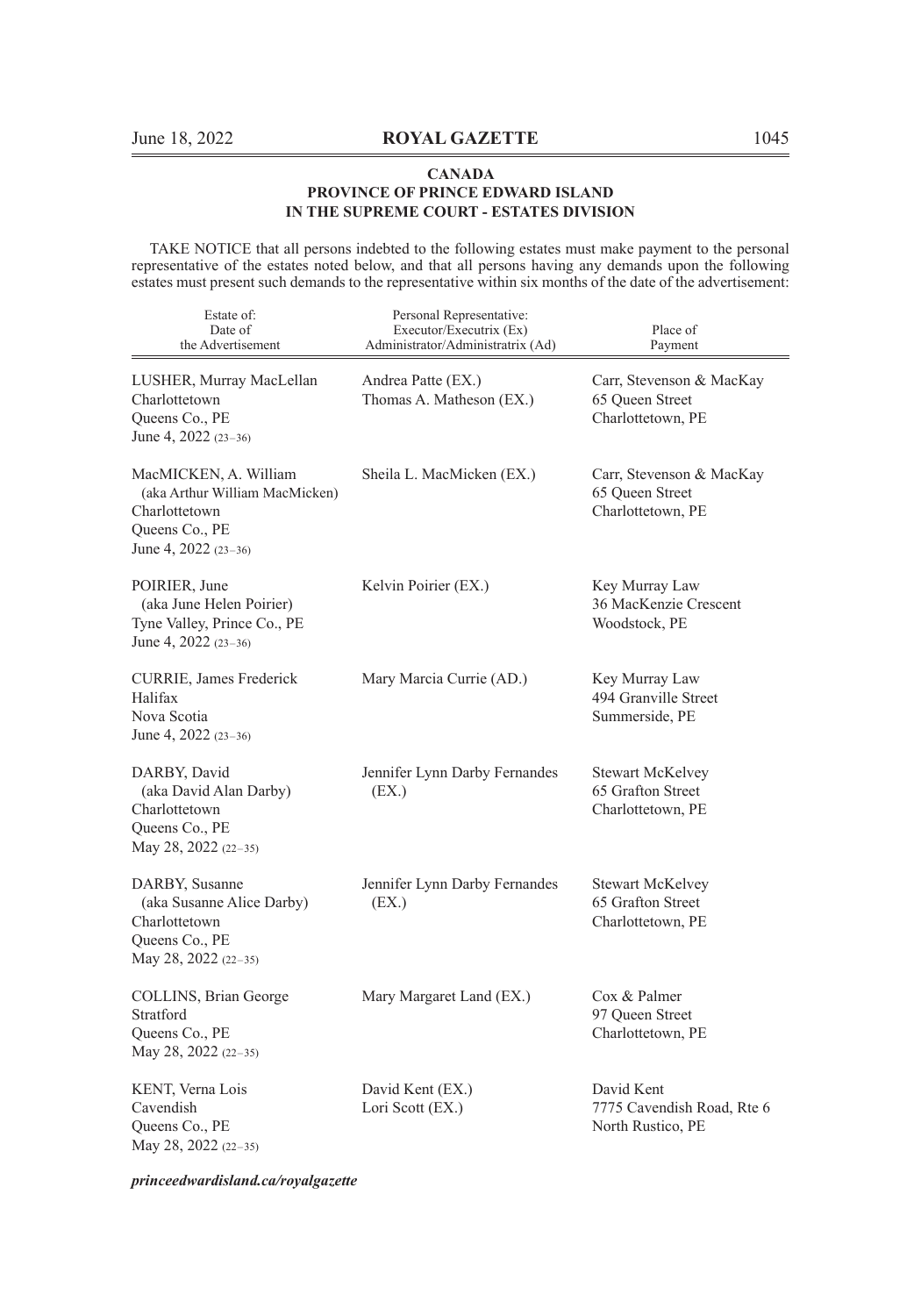TAKE NOTICE that all persons indebted to the following estates must make payment to the personal representative of the estates noted below, and that all persons having any demands upon the following estates must present such demands to the representative within six months of the date of the advertisement:

| Estate of:<br>Date of<br>the Advertisement                                                               | Personal Representative:<br>Executor/Executrix (Ex)<br>Administrator/Administratrix (Ad) | Place of<br>Payment                                               |
|----------------------------------------------------------------------------------------------------------|------------------------------------------------------------------------------------------|-------------------------------------------------------------------|
| MacKENDRICK, Wanda "Elaine"<br>Campbellton<br>Prince Co., PE<br>May 28, 2022 (22-35)                     | Cindy MacKendrick (EX.)                                                                  | Cox & Palmer<br>250 Water Street<br>Summerside, PE                |
| McNEILL, Sophie Mary Helen<br>Wellington<br>Prince Co., PE<br>May 28, 2022 (22-35)                       | Ronald J. Gallant (EX.)                                                                  | McLellan Brennan Hrga<br>37 Central Street<br>Summerside, PE      |
| PALMER, Sheila Gail<br>Charlottetown<br>Queens Co., PE<br>May 28, 2022 (22-35)                           | Laura Fitzgerald Clarke (EX.)                                                            | Campbell Lea<br>65 Water Street<br>Charlottetown, PE              |
| SIMPSON, Preston<br>(aka Preston Ramsay Simpson)<br>Kensington<br>Prince Co., PE<br>May 28, 2022 (22-35) | Judy Helps (EX.)                                                                         | E.W. Scott Dickieson Law<br>10 Pownal Street<br>Charlottetown, PE |
| SMITH, James<br>Charlottetown<br>Queens Co., PE<br>May 28, 2022 (22-35)                                  | Patricia Mary Manning (EX.)                                                              | Campbell Lea<br>65 Water Street<br>Charlottetown, PE              |
| STARK, Beverly Ann<br>Charlottetown<br>Queens Co., PE<br>May 28, 2022 (22-35)                            | Douglas Carleton Stark (EX.)                                                             | Cox & Palmer<br>97 Queen Street<br>Charlottetown, PE              |
| CAHILL, Anne Marie<br>St. Charles<br>Kings Co., PE<br>May 28, 2022 (22-35)                               | Chris Cahill (AD.)                                                                       | Cox & Palmer<br>4A Riverside Drive<br>Montague, PE                |
| MacLEOD-LING, Denise Dawn<br>Stratford<br>Queens Co., PE<br>May 28, 2022 (22-35)                         | Michael Allan Ling (AD.)                                                                 | Carr, Stevenson & MacKay<br>65 Queen Street<br>Charlottetown, PE  |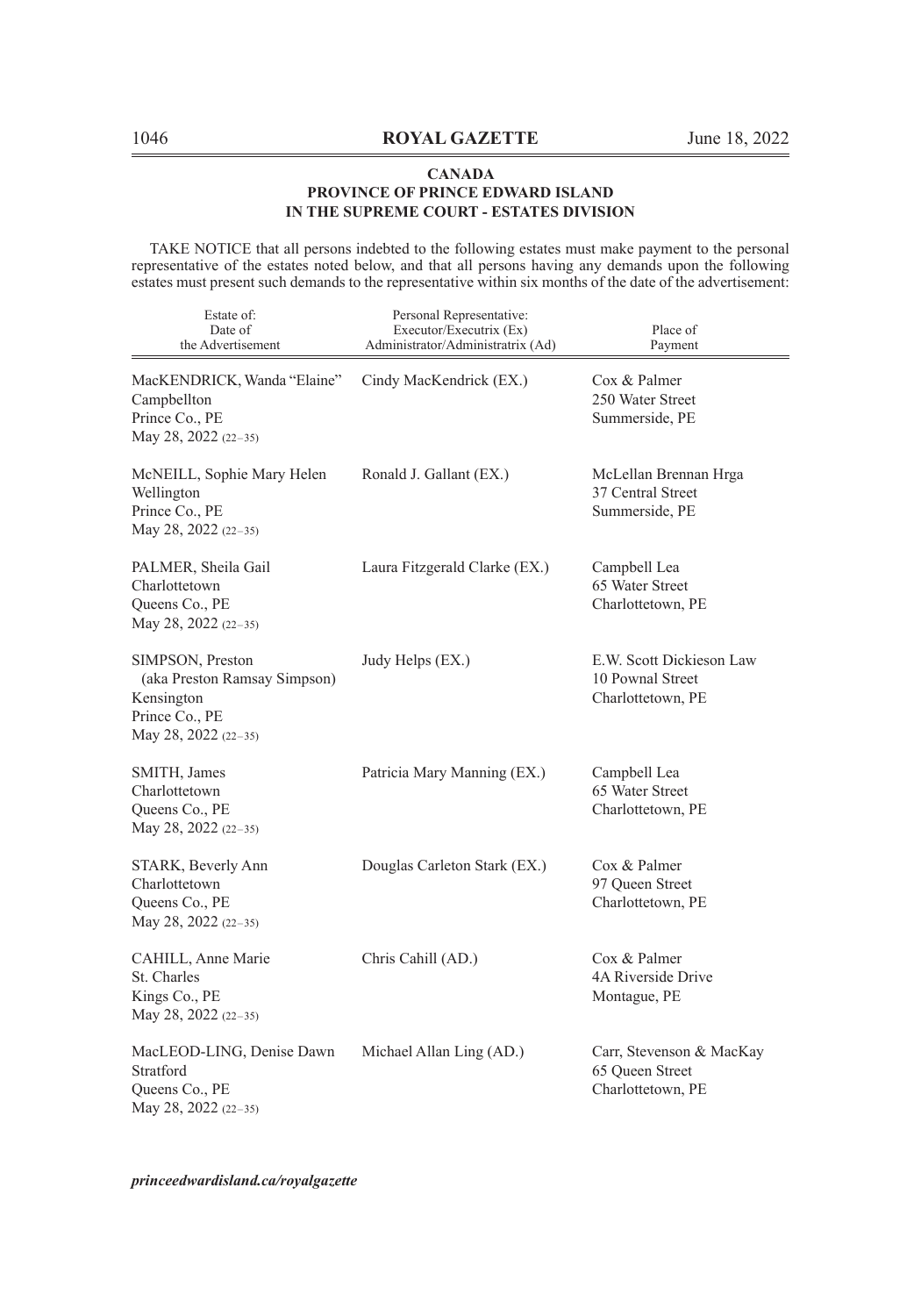TAKE NOTICE that all persons indebted to the following estates must make payment to the personal representative of the estates noted below, and that all persons having any demands upon the following estates must present such demands to the representative within six months of the date of the advertisement:

| Estate of:<br>Date of<br>the Advertisement                                                           | Personal Representative:<br>Executor/Executrix (Ex)<br>Administrator/Administratrix (Ad)              | Place of<br>Payment                                               |
|------------------------------------------------------------------------------------------------------|-------------------------------------------------------------------------------------------------------|-------------------------------------------------------------------|
| WILCHYNSKI, Rebecca Jane<br>Stratford<br>Queens Co., PE<br>May 28, 2022 (22-35)                      | Cynthia Wilchynski (AD.)                                                                              | Key Murray Law<br>80 Grafton Street<br>Charlottetown, PE          |
| BUGAJSKI, Honorata<br>Southwest Lot 16<br>Prince Co., PE<br>May 21, 2022 (21-34)                     | Cvetelin Cvetkov (EX.)                                                                                | Key Murray Law<br>494 Granville Street<br>Summerside, PE          |
| FINLAYSON, Marion<br>(aka Marion Pearl Finlayson)<br>Eldon<br>Queens Co., PE<br>May 21, 2022 (21-34) | Allison Finlayson (EX.)<br>Elaine Finlayson (EX.)<br>Judy Finlayson (EX.)<br>Brenda Livingstone (EX.) | <b>Stewart McKelvey</b><br>65 Grafton Street<br>Charlottetown, PE |
| FORD, Susanna Joy<br>Charlottetown<br>Queens Co., PE<br>May 21, 2022 (21-34)                         | Diane Thebeau-Hambly (EX.)<br>Christine Van De Lustgraaf (EX.)                                        | T. Daniel Tweel<br>105 Kent Street<br>Charlottetown, PE           |
| HOOPER, Wayne Joseph<br>Uigg<br>Queens Co., PE<br>May 21, 2022 (21-34)                               | Sonya Hooper (EX.)<br>Chris Leary (EX.)                                                               | Birt & McNeill<br>138 St. Peters Road<br>Charlottetown, PE        |
| LAWTON, Edward John<br>Charlottetown<br>Queens Co., PE<br>May 21, 2022 (21-34)                       | Dorothy Birch (EX.)                                                                                   | McCabe Law<br>193 Arnett Avenue<br>Summerside, PE                 |
| MacLEAN, Muriel Ferne<br>Charlottetown<br>Queens Co., PE<br>May 21, 2022 (21-34)                     | Geoffrey D. Connolly (EX.)                                                                            | <b>Stewart McKelvey</b><br>65 Grafton Street<br>Charlottetown, PE |
| McKENNA, Mary Catherine<br>Montague<br>Kings Co., PE<br>May 21, 2022 (21-34)                         | Mary Alice McKenna (EX.)                                                                              | <b>Stewart McKelvey</b><br>65 Grafton Street<br>Charlottetown, PE |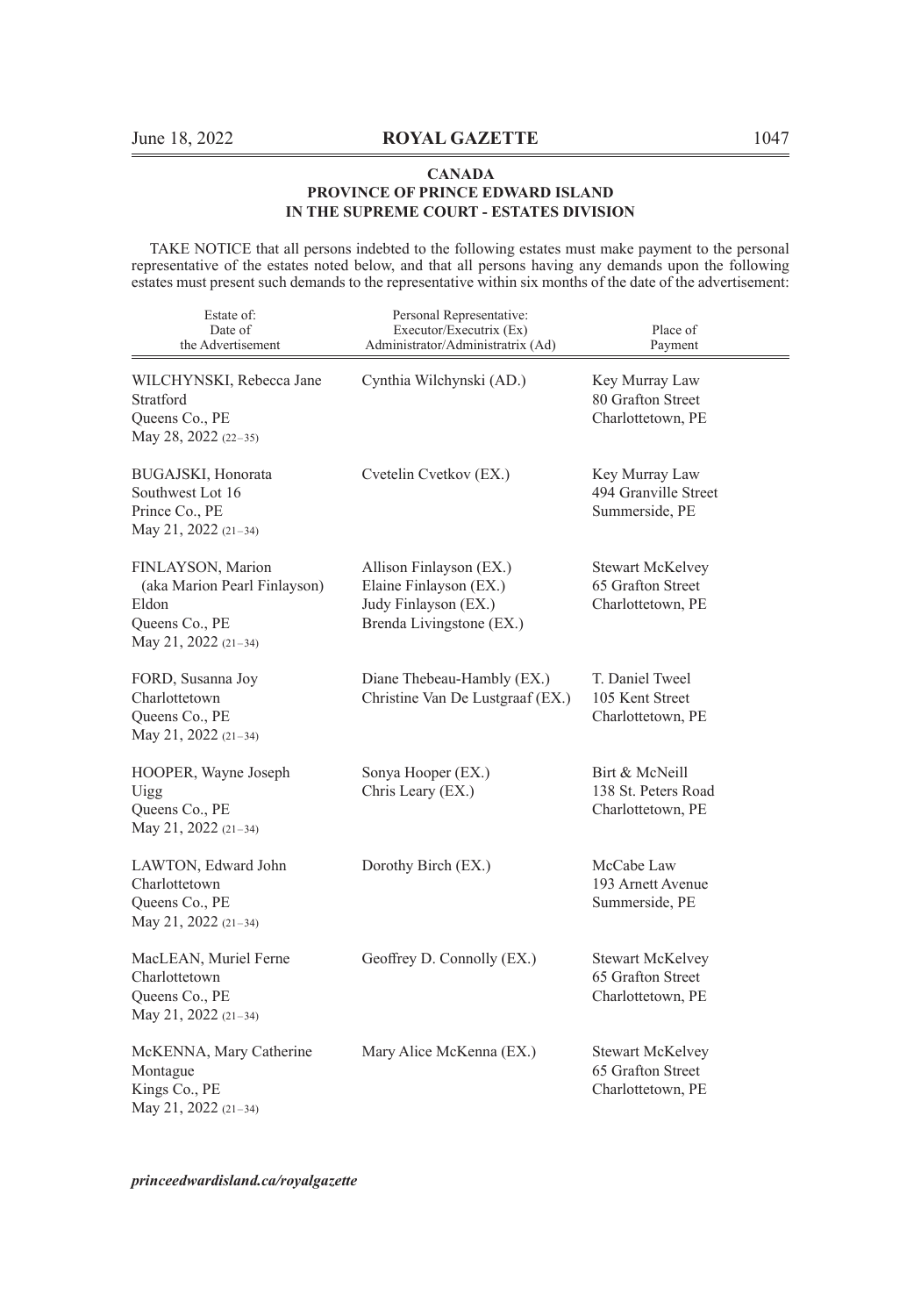TAKE NOTICE that all persons indebted to the following estates must make payment to the personal representative of the estates noted below, and that all persons having any demands upon the following estates must present such demands to the representative within six months of the date of the advertisement:

| Estate of:<br>Date of<br>the Advertisement                                                             | Personal Representative:<br>Executor/Executrix (Ex)<br>Administrator/Administratrix (Ad) | Place of<br>Payment                                               |
|--------------------------------------------------------------------------------------------------------|------------------------------------------------------------------------------------------|-------------------------------------------------------------------|
| SMALLMAN, Helen<br>(aka Helen Miriam Smallman)<br>Summerside<br>Prince Co., PE<br>May 21, 2022 (21-34) | William Albert Smallman (EX.)                                                            | McCabe Law<br>193 Arnett Avenue<br>Summerside, PE                 |
| WEEKS, Charles Raymond<br>Charlottetown<br>Queens Co., PE<br>May 21, 2022 (21-34)                      | Elizabeth Gamester (EX.)<br>Steven Weeks (EX.)                                           | Key Murray Law<br>80 Grafton Street<br>Charlottetown, PE          |
| BOUDREAULT, Theresa Marie<br>Cora Lee<br>Charlottetown<br>Queens Co., PE<br>May 21, 2022 (21-34)       | Danielle Gallant (AD.)                                                                   | Carr, Stevenson & MacKay<br>65 Queen Street<br>Charlottetown, PE  |
| CORRIGAN, Teresa Agnes<br>Charlottetown<br>Queens Co., PE<br>May 21, 2022 (21-34)                      | Edwin Corrigan (AD.)                                                                     | Carr, Stevenson & MacKay<br>65 Oueen Street<br>Chalrottetown, PE  |
| MacLEAN, Richard Sutherland<br>Belfast<br>Queens Co., PE<br>May 21, 2022 (21-34)                       | Krista Ardeth Webster (AD.)                                                              | Carr, Stevenson & MacKay<br>65 Oueen Street<br>Charlottetown, PE  |
| WARREN, Rhodes MacMillan<br>Stanhope<br>Queens Co., PE<br>May 21, 2022 (21-34)                         | Elizabeth Aitken (AD.)                                                                   | <b>Stewart McKelvey</b><br>65 Grafton Street<br>Charlottetown, PE |
| BRADY, S. Brooke<br>(aka Susan Brooke Brady)<br>Charlottetown, PE<br>May 14, 2022 (20-33)              | Brenda J. Brady (EX.)<br>Andrea M. Patte (EX.)                                           | Key Murray<br>80 Grafton Street<br>Charlottetown, PE              |
| <b>ENDERT, Marion Terese</b><br>Borden-Carleton<br>Prince Co., PE<br>May 14, 2022 (20-33)              | Evan Patrick Julian Beatty (EX.)                                                         | Robert MacArthur<br>3291 West River Road<br>Cornwall, PE          |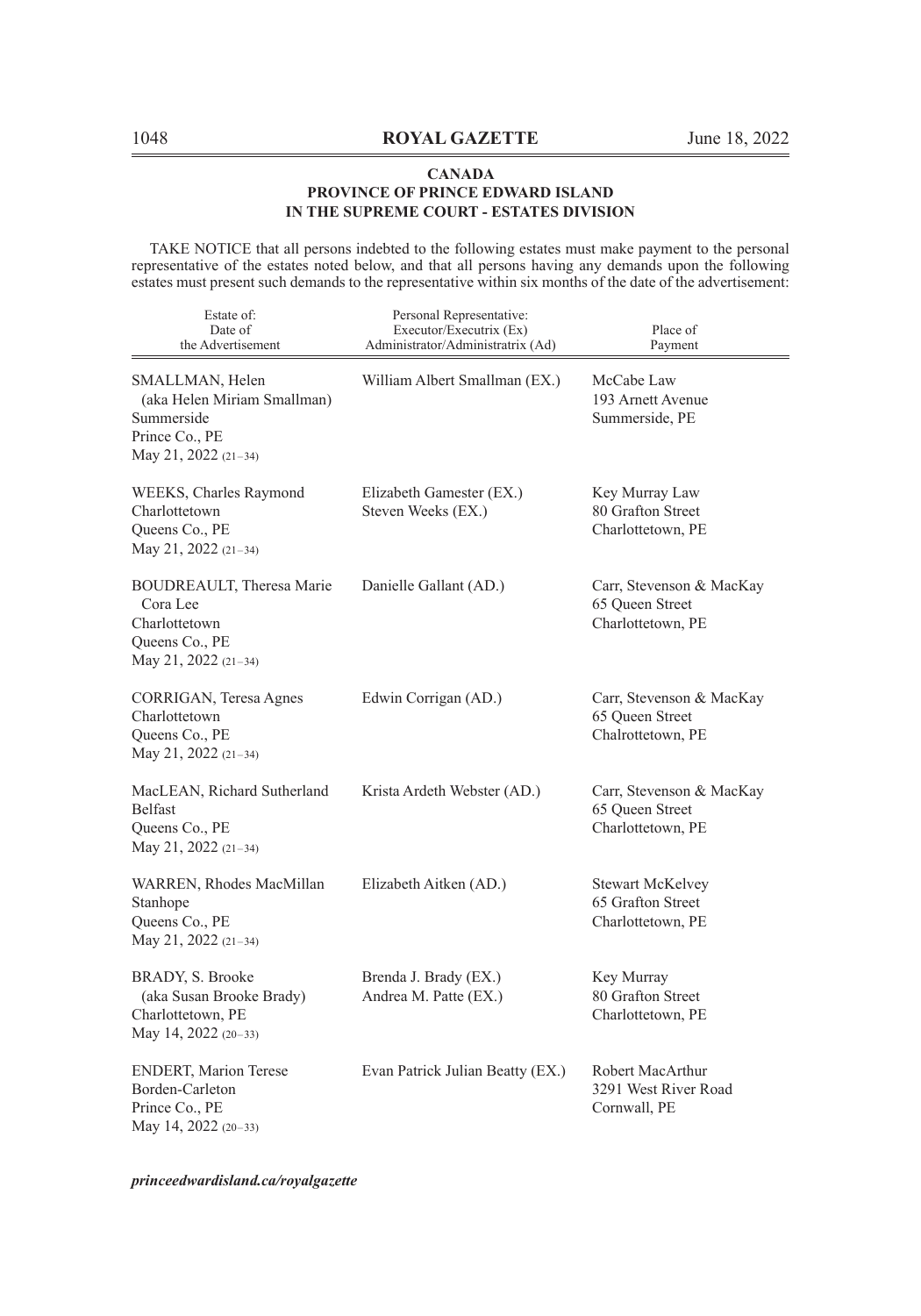TAKE NOTICE that all persons indebted to the following estates must make payment to the personal representative of the estates noted below, and that all persons having any demands upon the following estates must present such demands to the representative within six months of the date of the advertisement:

| Estate of:<br>Date of<br>the Advertisement                                                                    | Personal Representative:<br>Executor/Executrix (Ex)<br>Administrator/Administratrix (Ad) | Place of<br>Payment                                              |
|---------------------------------------------------------------------------------------------------------------|------------------------------------------------------------------------------------------|------------------------------------------------------------------|
| LESLIE, Inez<br>Souris<br>Kings Co., PE<br>May 14, 2022 (20-33)                                               | Suzanne Leslie (EX.)                                                                     | Birt & MacNeill<br>138 St. Peters Road<br>Charlottetown, PE      |
| LUNN, William Everett<br><b>Upper Brighton</b><br>Carleton Co., NB<br>May 14, 2022 (20-33)                    | Tara Lynch (EX.)                                                                         | Carr, Stevenson & MacKay<br>65 Queen Street<br>Charlottetown, PE |
| MacLEAN, John Charles<br>Charlottetown<br>Queens Co., PE<br>May 14, 2022 (20-33)                              | Kevin MacLean (EX.)                                                                      | Campbell Lea<br>65 Water Street<br>Charlottetown, PE             |
| MANNING, James "Jimmy"<br>Francis<br>Bear River, Kings Co., PE<br>May 14, 2022 (20-33)                        | Yves Eldon Manning (EX.)                                                                 | Key Murray Law<br>106 Main Street<br>Souris, PE                  |
| MEREDITH, Mary Muriel<br>(aka Muriel Mary Keir)<br>Charlottetown<br>Queens Co., PE<br>May 14, 2022 (20-33)    | Heather A. Keir (EX.)                                                                    | Lecky Law<br>55 Fitzroy Street<br>Charlottetown, PE              |
| NEWSON, Tricia Anne<br>Charlottetown<br>Queens Co., PE<br>May 14, 2022 $(20-33)$                              | Kaitlin Newson (EX.)                                                                     | Carr, Stevenson & MacKay<br>65 Queen Street<br>Charlottetown, PE |
| NUTBROWN, Robert A.<br>(aka Robert Allen Nutbrown)<br>Charlottetown<br>Queens Co., PE<br>May 14, 2022 (20-33) | Murray L. Murphy (EX.)                                                                   | Stewart McKelvey<br>65 Grafton Street<br>Charlottetown, PE       |
| O'NEILL, Bernice Joseph<br>Charlottetown<br>Queens Co., PE<br>May 14, 2022 (20-33)                            | Denis John O'Neill (EX.)<br>Elizabeth Anne Chambers (EX.)                                | Cox & Palmer<br>97 Oueen Street<br>Charlottetown, PE             |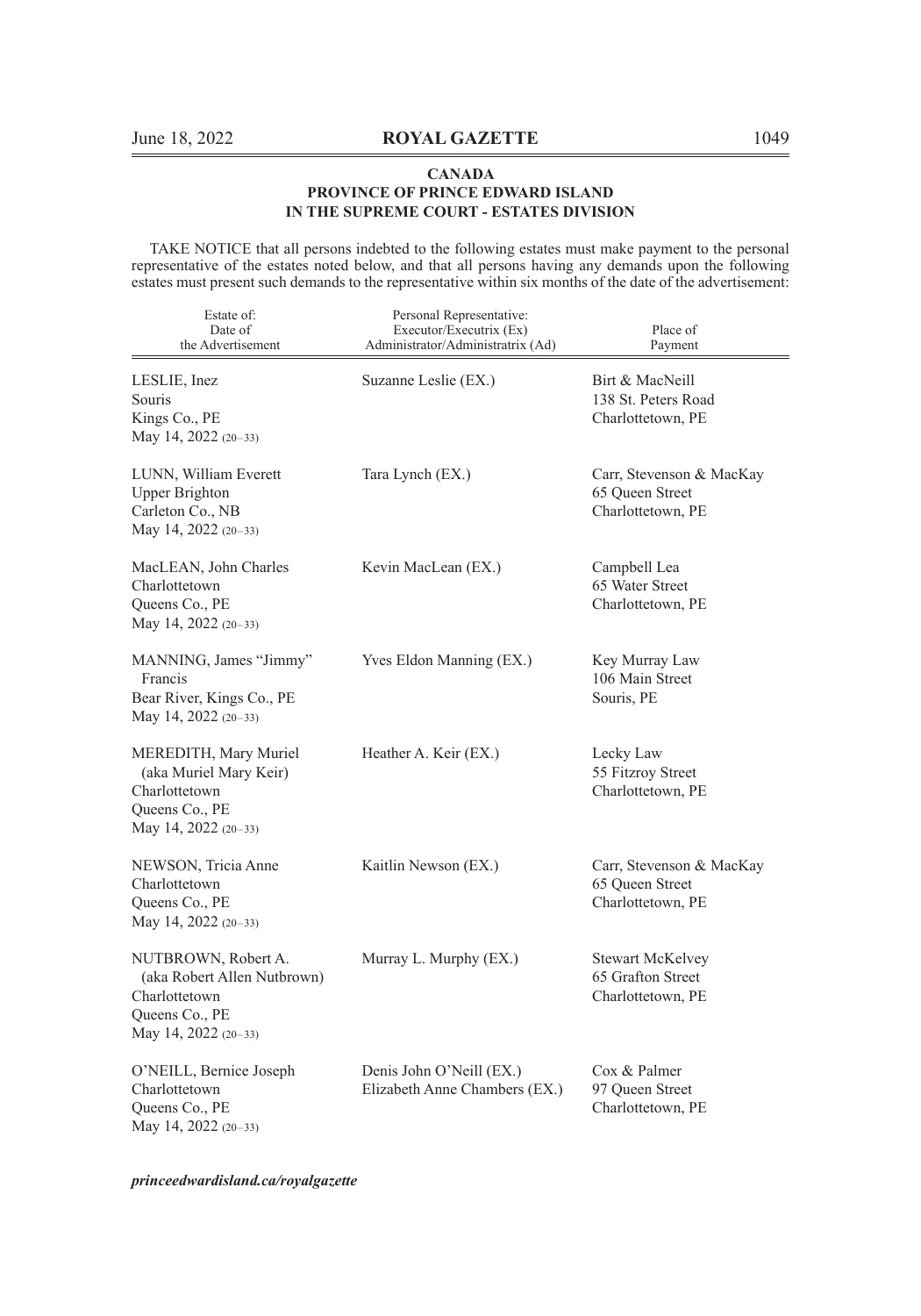TAKE NOTICE that all persons indebted to the following estates must make payment to the personal representative of the estates noted below, and that all persons having any demands upon the following estates must present such demands to the representative within six months of the date of the advertisement:

| Estate of:<br>Date of<br>the Advertisement                                                                         | Personal Representative:<br>Executor/Executrix (Ex)<br>Administrator/Administratrix (Ad) | Place of<br>Payment                                              |
|--------------------------------------------------------------------------------------------------------------------|------------------------------------------------------------------------------------------|------------------------------------------------------------------|
| REARDON, Donna Maureen (aka<br>Donna Maureen Curley Reardon)<br>Cornwall, Queens Co., PE<br>May 14, 2022 $(20-33)$ | Dawn Marie Frizzell Desreux<br>(EX.)                                                     | T. Daniel Tweel<br>105 Kent Street<br>Charlottetown, PE          |
| YORSTON, Gordon<br>(aka Gordon Vernon Yorston)<br>Montague<br>Kings Co., PE<br>May 14, 2022 (20-33)                | Kimberley Dawn Proud (EX.)<br>(aka Kim Yorston)                                          | Lecky Law<br>55 Fitzroy Street<br>Charlottetown, PE              |
| DeCOFFE, Edward<br>Charlottetown<br>Queens Co., PE<br>May 14, 2022 (20-33)                                         | Jessica Durant (AD.)                                                                     | Cox & Palmer<br>4A Riverside Drive<br>Montague, PE               |
| MacKAY, Glenn Emmons<br>Summerside<br>Prince Co., PE<br>May 14, 2022 (20-33)                                       | Leah Ann Moyer (AD.)                                                                     | Key Murray Law<br>494 Granville Street<br>Summerside, PE         |
| GARNHUM, Everett Kenneth<br>Lower Montague<br>Kings Co., PE<br>May 14, 2022 (20-33)                                | Myrtle Verna Garnhum (AD.)                                                               | Cox & Palmer<br>4A Riverside Drive<br>Montague, PE               |
| TRAINOR, Francis Raymond<br>Morell<br>Kings Co., PE<br>May 14, 2022 (20-33)                                        | Patrick Trainor (AD.)<br>Barbara Blaisdell (AD.)                                         | Cox & Palmer<br>4A Riverside Drive<br>Montague, PE               |
| COLLINS, Joan Margaret<br>(aka Joan Margaret MacDonald)<br>Montreal<br>Ouebec<br>May 7, 2022 (19-32)               | Joanne Dowd Fraser (EX.)<br>Gordon Dowd (EX.)                                            | Campbell Lea<br>65 Water Street<br>Charlottetown, PE             |
| DAWSON, Wendell E.<br>(aka Wendell Edward Dawson)<br>Charlottetown<br>Queens Co., PE<br>May 7, 2022 (19-32)        | Marjorie E. Stevenson-Dawson<br>(EX.)                                                    | Carr, Stevenson & MacKay<br>65 Queen Street<br>Charlottetown, PE |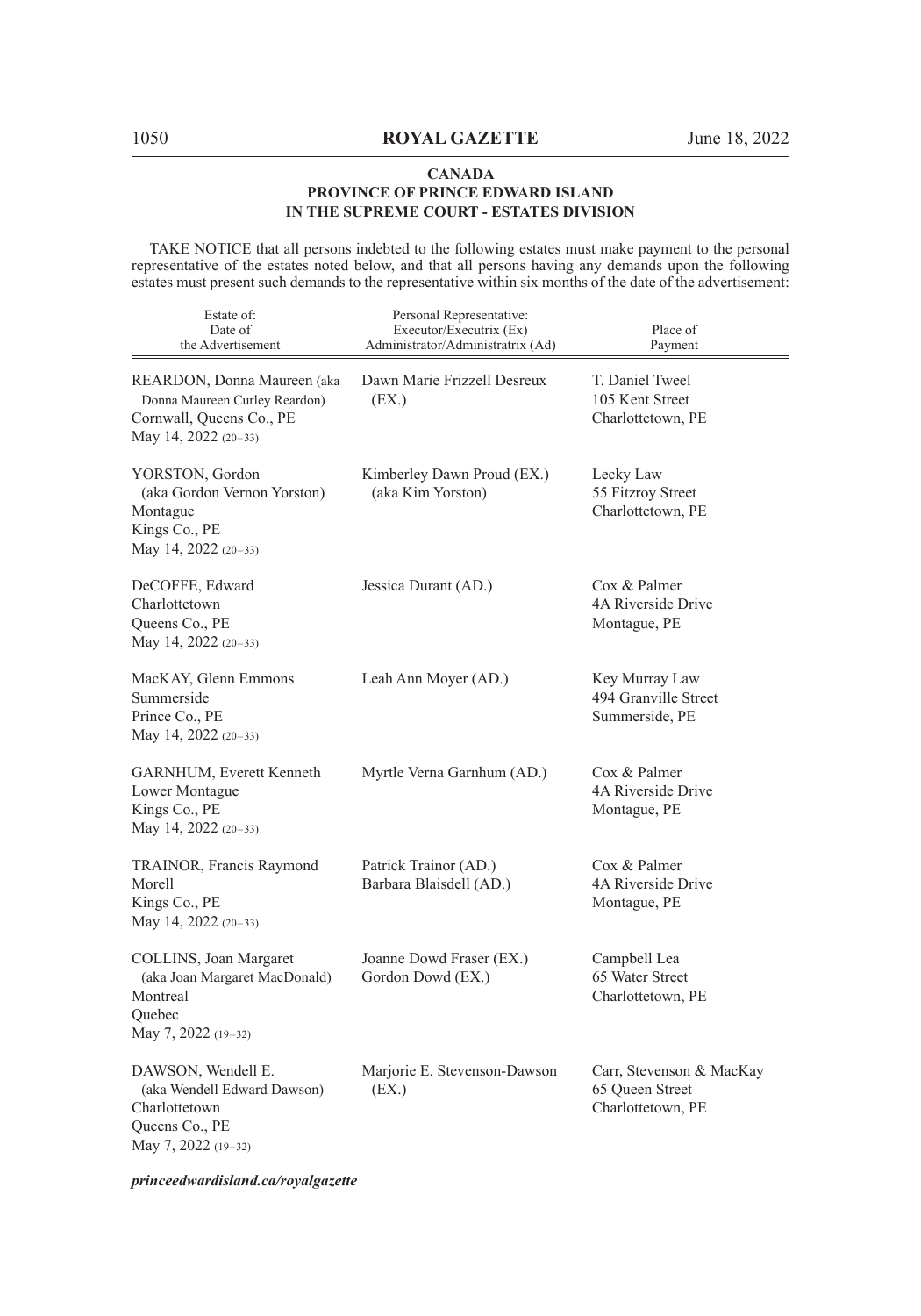TAKE NOTICE that all persons indebted to the following estates must make payment to the personal representative of the estates noted below, and that all persons having any demands upon the following estates must present such demands to the representative within six months of the date of the advertisement:

| Estate of:<br>Date of<br>the Advertisement                                                            | Personal Representative:<br>Executor/Executrix (Ex)<br>Administrator/Administratrix (Ad) | Place of<br>Payment                                              |
|-------------------------------------------------------------------------------------------------------|------------------------------------------------------------------------------------------|------------------------------------------------------------------|
| DOHERTY, Agnes Anne<br>Valley<br>Queens Co., PE<br>May 7, 2022 (19-32)                                | William Grant (EX.)                                                                      | Cox & Palmer<br>4A Riverside Drive<br>Montague, PE               |
| GAVIN, Marguerite<br>(aka Marguerite Mary Gavin)<br>Alberton<br>Prince Co., PE<br>May 7, 2022 (19-32) | Floyd Gavin (EX.)                                                                        | Cox & Palmer<br>250 Water Street<br>Summerside, PE               |
| KAUSHAL, Neeta<br>Edmonton<br>Alberta<br>May 7, 2022 (19-32)                                          | Rakesh Kaushal (EX.)                                                                     | Carr, Stevenson & MacKay<br>65 Queen Street<br>Charlottetown, PE |
| LEWIS, Sherman Bruce<br>O'Leary<br>Prince Co., PE<br>May 7, 2022 (19-32)                              | Guy Bruce Lewis (EX.)<br>Earl Peter Lewis (EX.)                                          | Key Murray Law<br>36 MacKenzie Cr.<br>Woodstock, PE              |
| SMALLMAN, Susie Irene<br>O'Leary<br>Prince Co., PE<br>May 7, 2022 (19-32)                             | Kathy Ruth Rogers (EX.)<br>Karla Joy Maynard (EX.)                                       | Key Murray Law<br>36 MacKenzie Cr.<br>Woodstock, PE              |
| MacNALLY, Mary Elizabeth 'Liz'<br>Charlottetown<br>Queens Co., PE<br>May 7, 2022 (19-32)              | Thomas MacNally (AD.)                                                                    | T. Daniel Tweel<br>105 Kent Street<br>Charlottetown, PE          |
| STEWART, Helen Marie<br>Eldon<br>Queens Co., PE<br>May 7, 2022 (19-32)                                | Darren Stewart (AD.)                                                                     | HBC Law Corporation<br>25 Queen Street<br>Charlottetown, PE      |
| ANDREWS, Ann Muriel<br>Hunter River<br>Queens Co., PE<br>April 30, 2022 (18-31)                       | Errol Andrews (EX.)                                                                      | Carr, Stevenson & MacKay<br>65 Queen Street<br>Charlottetown, PE |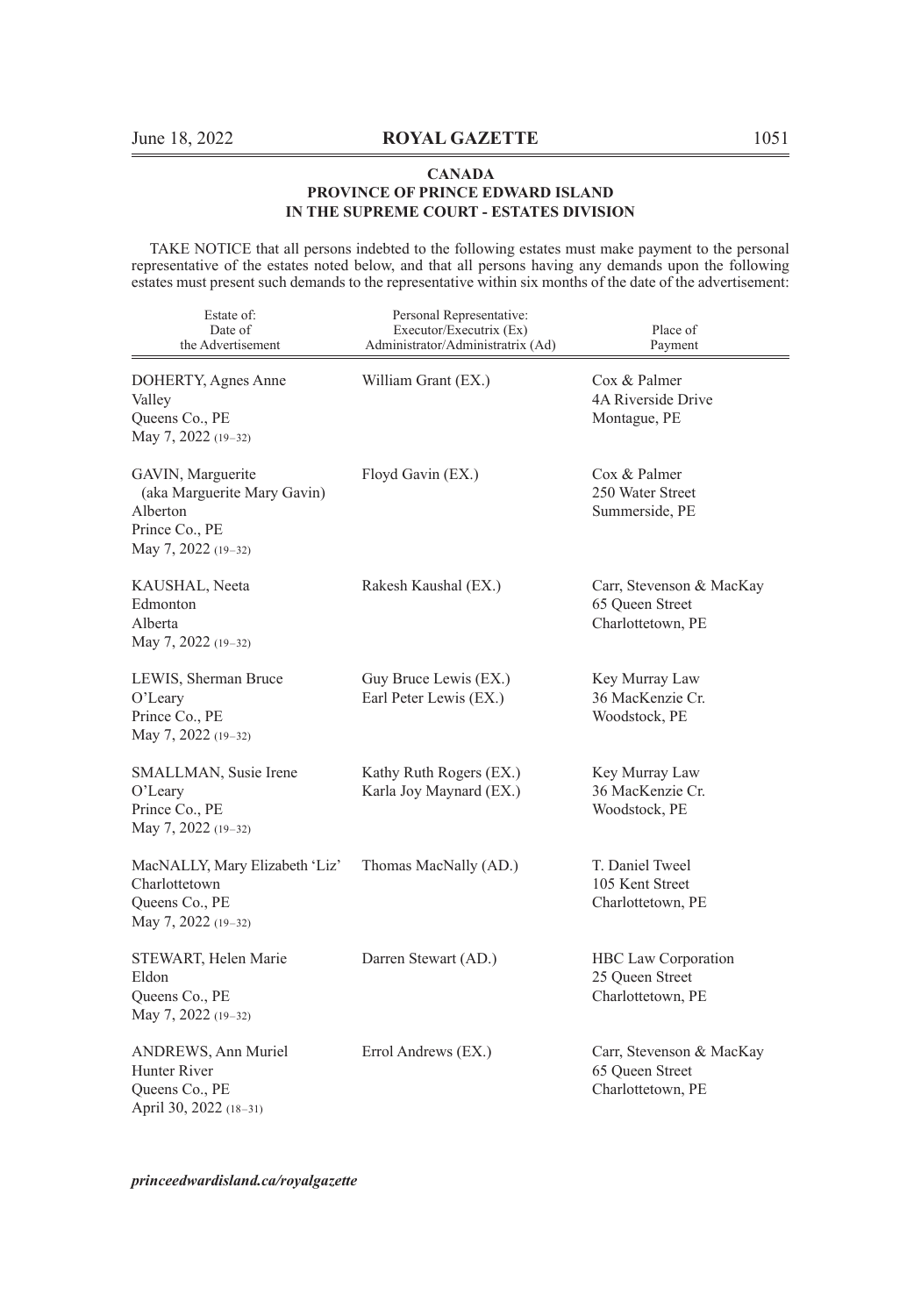TAKE NOTICE that all persons indebted to the following estates must make payment to the personal representative of the estates noted below, and that all persons having any demands upon the following estates must present such demands to the representative within six months of the date of the advertisement:

| Estate of:<br>Date of<br>the Advertisement                                                                      | Personal Representative:<br>Executor/Executrix (Ex)<br>Administrator/Administratrix (Ad) | Place of<br>Payment                                              |
|-----------------------------------------------------------------------------------------------------------------|------------------------------------------------------------------------------------------|------------------------------------------------------------------|
| BELL, Roy<br>(aka Roy Edison Bell)<br>Tignish<br>Prince Co., PE<br>April 30, 2022 (18-31)                       | D. Spencer Campbell, Q.C.<br>(EX.)                                                       | Stewart McKelvey<br>65 Grafton Street<br>Charlottetown, PE       |
| BEZEREDI, Judith Lob<br>Charlottetown<br>Queens Co., PE<br>April 30, 2022 (18-31)                               | John Raymond Salvator Bezeredi<br>(EX.)                                                  | McInnes Cooper<br>141 Kent Street<br>Charlottetown, PE           |
| BOWES, Ian Stanley<br>Charlottetown<br>Queens Co., PE<br>April 30, 2022 (18-31)                                 | Sandra Christina Bowes (EX.)<br>Colleen Barbara Bowes (EX.)                              | Stewart MaKelvey<br>65 Grafton Street<br>Charlottetown, PE       |
| CRANDALL, George Alexander<br>Souris<br>Kings Co., PE<br>April 30, 2022 (18-31)                                 | Jeffrey Crandall (EX.)                                                                   | Cox & Palmer<br>97 Queen Street<br>Charlottetown, PE             |
| GALLANT, Lawson<br>(aka Lawson Peter John Gallant)<br>Charlottetown<br>Queens Co., PE<br>April 30, 2022 (18–31) | Gail Gallant (EX.)                                                                       | Carr, Stevenson & MacKay<br>65 Queen Street<br>Charlottetown, PE |
| MacADAM, Walter A.<br>Morell<br>Kings Co., PE<br>April 30, 2022 (18-31)                                         | Daphne M. MacAdam (EX.)                                                                  | Campbell Stewart<br>137 Queen Street<br>Charlottetown, PE        |
| MACKIE, M. Jean<br>Kanata<br>Ontario<br>April 30, 2022 (18-31)                                                  | Allison Mackie (EX.)                                                                     | McLellan Brennan<br>37 Central Street<br>Summerside, PE          |
| MALONE, Beverly Jean<br>Stratford<br>Queens Co., PE<br>April 30, 2022 (18-31)                                   | Earl James Lloyd MacArthur<br>(EX.)                                                      | Campbell Lea<br>65 Water Street<br>Charlottetown, PE             |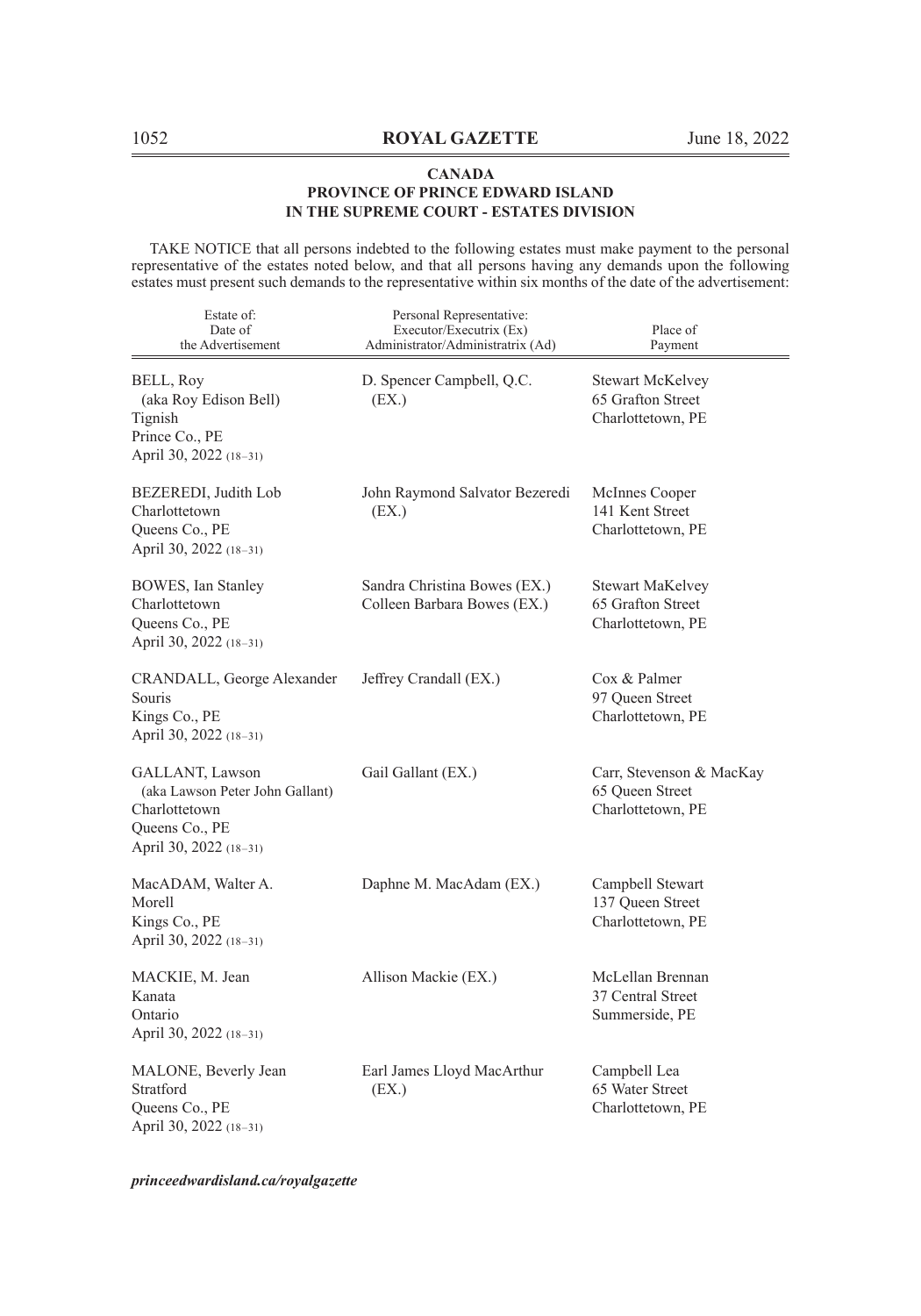TAKE NOTICE that all persons indebted to the following estates must make payment to the personal representative of the estates noted below, and that all persons having any demands upon the following estates must present such demands to the representative within six months of the date of the advertisement:

| Estate of:<br>Date of<br>the Advertisement                                                     | Personal Representative:<br>Executor/Executrix (Ex)<br>Administrator/Administratrix (Ad) | Place of<br>Payment                                              |
|------------------------------------------------------------------------------------------------|------------------------------------------------------------------------------------------|------------------------------------------------------------------|
| ROE, Rupert<br>Charlottetown<br>Queens Co., PE<br>April 30, 2022 (18-31)                       | Nigel G. Roe (EX.)                                                                       | Campbell Stewart<br>137 Queen Street<br>Charlottetown, PE        |
| TOVELL, Janice Elizabeth Hazel<br>St. Peters Bay<br>Kings Co., PE<br>April 30, 2022 (18-31)    | Seana Andrea Evans-Renaud<br>(EX.)                                                       | T. Daniel Tweel<br>105 Kent Street<br>Charlottetown, PE          |
| COFFIN, Carl Joseph Henry<br>Charlottetown<br>Queens Co., PE<br>April 30, 2022 (18-31)         | Beverly Faye Coffin (AD.)                                                                | Birt & McNeill<br>138 St. Peters Road<br>Charlottetown, PE       |
| FORSYTHE, Marshall Lee<br>O'Leary<br>Prince Co., PE<br>April 30, 2022 (18-31)                  | Paul Everette Forsythe (AD.)                                                             | Carr, Stevenson & MacKay<br>65 Queen Street<br>Charlottetown, PE |
| JONES, Gerwyn Ramsay<br>Charlottetown<br>Queens Co., PE<br>April 30, 2022 (18-31)              | Linda Donnelly (AD.)                                                                     | Carr, Stevenson & MacKay<br>65 Queen Street<br>Charlottetown, PE |
| MacLACHLAN, Marilyn "Lynne"<br>Eleanor<br>Cornwall<br>Queens Co., PE<br>April 30, 2022 (18-31) | Sean MacLachlan (AD.)                                                                    | T. Daniel Tweel<br>105 Kent Street<br>Charlottetown, PE          |
| STEWART, Helen Marie<br>Eldon<br>Queens Co., PE<br>April 30, 2022 (18-31)                      | Darren Stewart (AD.)                                                                     | HBC Law Corporation<br>25 Queen Street<br>Charlottetown, PE      |
| CROKEN, James Daniel<br>O'Leary<br>Prince Co., PE<br>April 23, 2022 (17-30)                    | Michael Croken (EX.)<br>Sandra Peters (EX.)                                              | Key Murray Law<br>494 Granville Street<br>Summerside, PE         |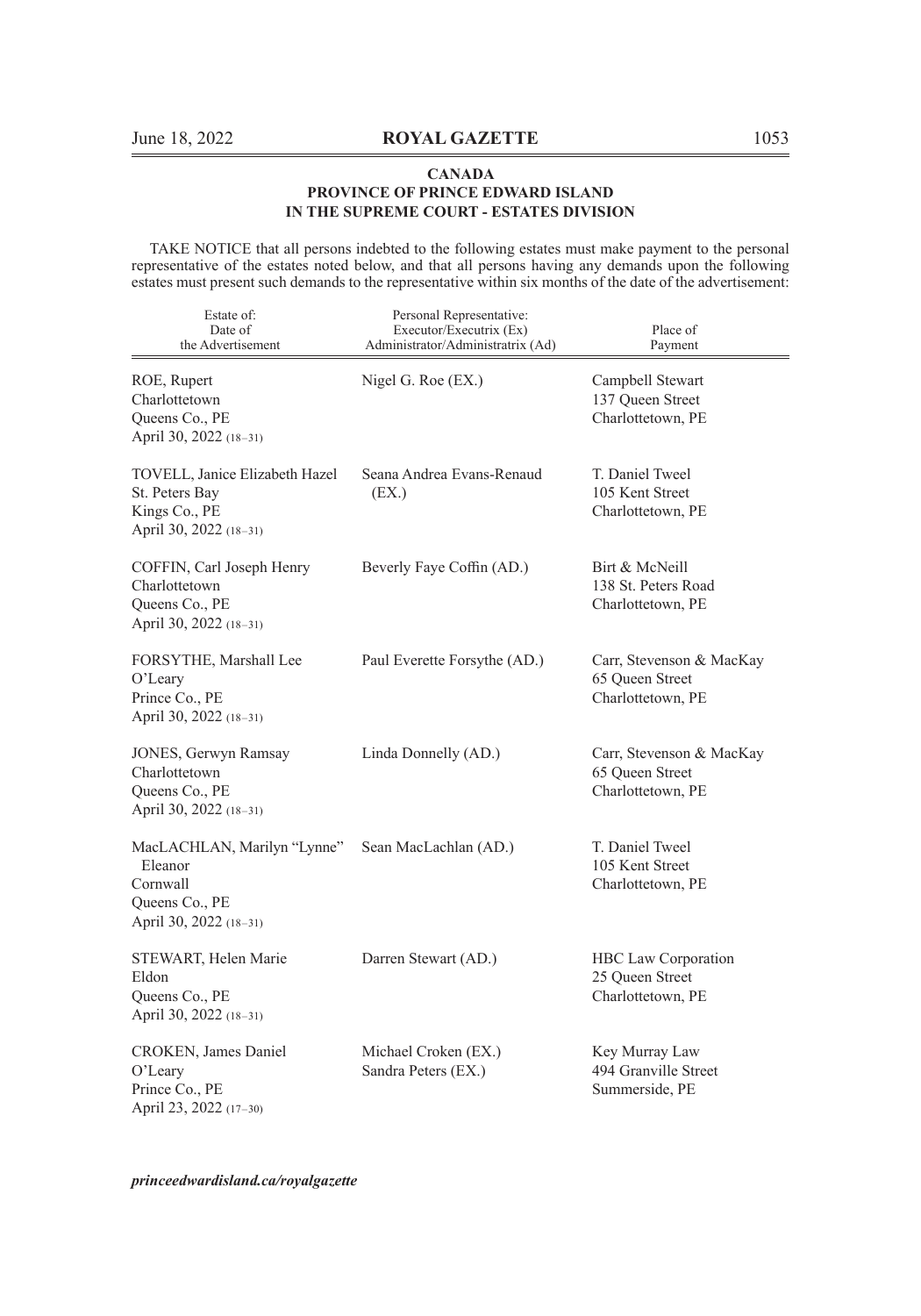TAKE NOTICE that all persons indebted to the following estates must make payment to the personal representative of the estates noted below, and that all persons having any demands upon the following estates must present such demands to the representative within six months of the date of the advertisement:

| Estate of:<br>Date of<br>the Advertisement                                                         | Personal Representative:<br>Executor/Executrix (Ex)<br>Administrator/Administratrix (Ad) | Place of<br>Payment                                               |
|----------------------------------------------------------------------------------------------------|------------------------------------------------------------------------------------------|-------------------------------------------------------------------|
| DOIRON, Robert Edward<br>Charlottetown<br>Queens Co., PE<br>April 23, 2022 (17-30)                 | William F. Dow (EX.)                                                                     | Carr, Stevenson & MacKay<br>65 Queen Street<br>Charlottetown, PE  |
| FRASER, Blair Joseph<br>Donaldston<br>Queens Co., PE<br>April 23, 2022 (17-30)                     | Lynda Marie MacDonald (EX.)                                                              | T. Daniel Tweel<br>105 Kent Street<br>Charlottetown, PE           |
| GALLANT, Ronald Joseph<br>North Rustico<br>Queens Co., PE<br>April 23, 2022 (17-30)                | Della Gallant (AD.)                                                                      | T. Daniel Tweel<br>105 Kent Street<br>Charlottetown, PE           |
| GRAY, Catherine Margaret<br>Charlottetown<br>Queens Co., PE<br>April 23, 2022 (17-30)              | Michael Fleischmann (AD.)                                                                | E.W. Scott Dickieson<br>10 Pownal Street<br>Charlottetown, PE     |
| BURKE, Fredrick Thomas<br>Eldon<br>Queens Co., PE<br>April 16, 2022 (16-29)                        | Treena Dawn Roberts (EX.)                                                                | Lecky Law<br>55 Fitzroy Street<br>Charlottetown, PE               |
| CAIN, Jessie<br>(aka Jesse Anne Cain)<br>Charlottetown<br>Queens Co., PE<br>April 16, 2022 (16-29) | Sean Cain (EX.)                                                                          | <b>Stewart McKelvey</b><br>65 Grafton Street<br>Charlottetown, PE |
| DAGLE, Mary Catherine<br>Charlottetown<br>Queens Co., PE<br>April 16, 2022 (16-29)                 | Gerard Chaisson (EX.)                                                                    | Cox & Palmer<br>97 Queen Street<br>Charlottetown, PE              |
| DAWSON, Agnes Lillian<br>Cornwall<br>Queens Co., PE<br>April 16, 2022 (16-29)                      | Robert Dawson (EX.)                                                                      | Stewart McKelvey<br>65 Grafton Street<br>Charlottetown, PE        |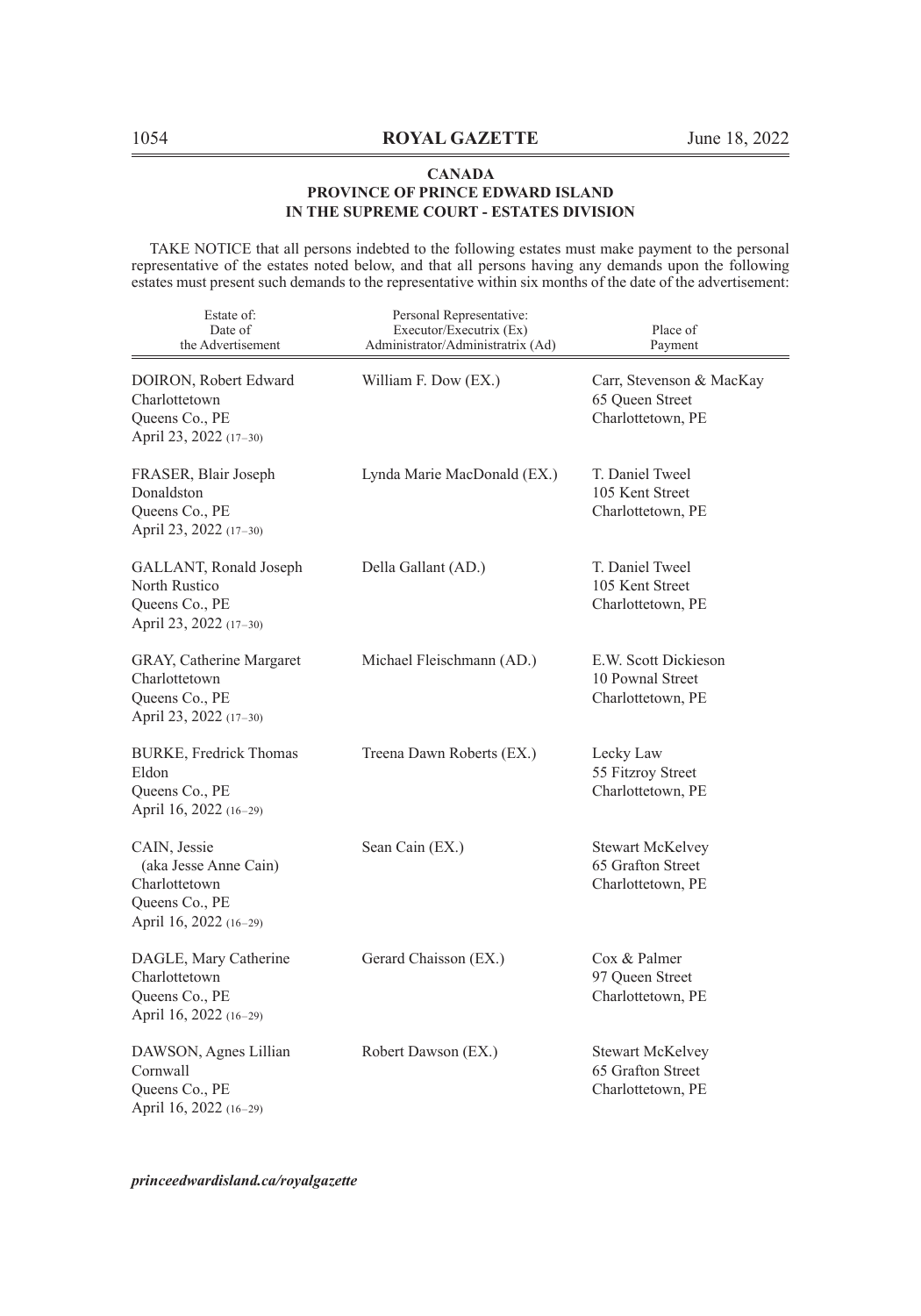TAKE NOTICE that all persons indebted to the following estates must make payment to the personal representative of the estates noted below, and that all persons having any demands upon the following estates must present such demands to the representative within six months of the date of the advertisement:

| Estate of:<br>Date of<br>the Advertisement                                                                   | Personal Representative:<br>Executor/Executrix (Ex)<br>Administrator/Administratrix (Ad) | Place of<br>Payment                                           |
|--------------------------------------------------------------------------------------------------------------|------------------------------------------------------------------------------------------|---------------------------------------------------------------|
| EZEARD, Kenneth<br>Charlottetown<br>Queens Co., PE<br>April 16, 2022 (16-29)                                 | Douglas Ezeard (EX.)<br>Karen Wallace (EX.)                                              | E.W. Scott Dickieson<br>10 Pownal Street<br>Charlottetown, PE |
| GRIFFIN, Catherine<br>(aka Catherine Mary Griffin)<br>Summerside<br>Prince Co., PE<br>April 16, 2022 (16-29) | Kathy Ann Losier (EX.)<br>Shelley Griffin (EX.)                                          | Cox & Palmer<br>250 Water Street<br>Summerside, PE            |
| JAGOE, Mabel Annie Eva<br>Charlottetown<br>Queens Co., PE<br>April 16, 2022 (16-29)                          | Donald Arthur Wesley Jagoe<br>(EX.)                                                      | Campbell Stewart<br>137 Queen Street<br>Charlottetown, PE     |
| KAPTEIN, Jannetje<br>Charlottetown<br>Queens Co., PE<br>April 16, 2022 (16-29)                               | Wilhelmina Parker (EX.)                                                                  | Cox & Palmer<br>97 Queen Street<br>Charlottetown, PE          |
| MacLEAN, Elizabeth<br>Kinross<br>Queens Co., PE<br>April 16, 2022 (16-29)                                    | Marilyn MacLean (EX.)                                                                    | Cox & Palmer<br>4A Riverside Drive<br>Montague, PE            |
| OXNER, Richard Gordon<br>Vernon River<br>Queens Co., PE<br>April 16, 2022 (16-29)                            | Sylvia Catherine Dunphy (EX.)                                                            | Cox & Palmer<br>97 Queen Street<br>Charlottetown, PE          |
| SHEEHAN, Doris<br>Rollo Bay<br>Kings Co., PE<br>April 16, 2022 (16-29)                                       | Glynn Sheehan (EX.)<br>Gary Sheehan (EX.)                                                | Birt & McNeill<br>138 St. Peters Road<br>Charlottetown, PE    |
| ZANATTA, Silvana Martins<br>Summerside<br>Prince Co., PE<br>April 16, 2022 (16-29)                           | Ubirajara Kappaun Zanatta (EX.)                                                          | Key Murray Law<br>494 Granville Street<br>Summerside, PE      |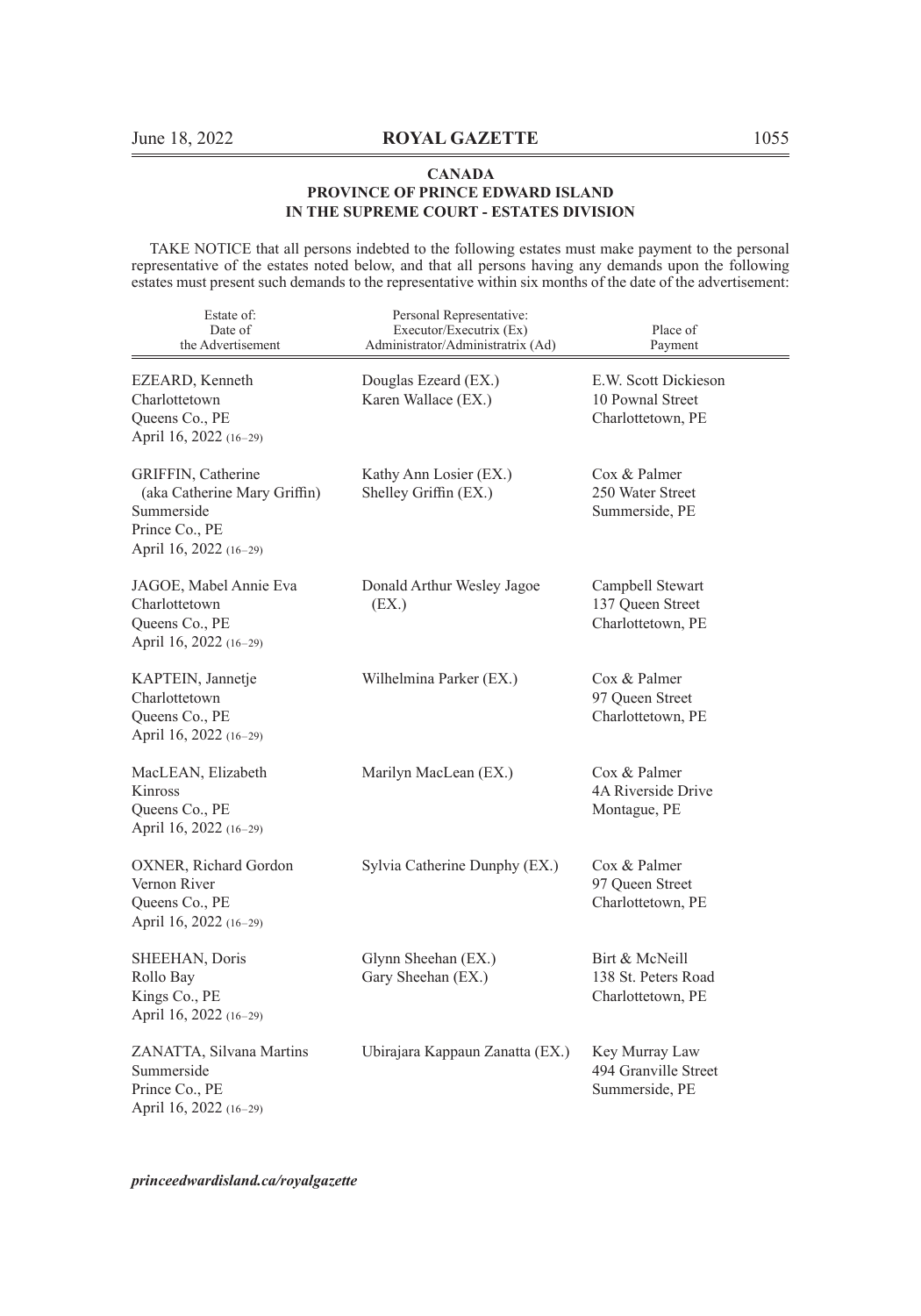TAKE NOTICE that all persons indebted to the following estates must make payment to the personal representative of the estates noted below, and that all persons having any demands upon the following estates must present such demands to the representative within six months of the date of the advertisement:

| Estate of:<br>Date of<br>the Advertisement                                                                        | Personal Representative:<br>Executor/Executrix (Ex)<br>Administrator/Administratrix (Ad) | Place of<br>Payment                                              |
|-------------------------------------------------------------------------------------------------------------------|------------------------------------------------------------------------------------------|------------------------------------------------------------------|
| CAMPBELL, Gertrude Elizabeth<br>Ellerslie<br>Prince Co., PE<br>April 16, 2022 (16-29)                             | Clayton Trent Campbell (AD.)                                                             | Key Murray Law<br>494 Granville Street<br>Summerside, PE         |
| CROSSMAN, Raymond Harold<br>Crapaud<br>Queens Co., PE<br>April 16, 2022 (16-29)                                   | Bobbi-Joe Ruth Crossman (AD.)<br>Raymond Harold Crossman, Jr.<br>(AD.)                   | Key Murray Law<br>494 Granville Street<br>Summerside, PE         |
| MacEACHERN, Donald Francis<br>Charlottetown<br>Queens Co., PE<br>April 16, 2022 (16-29)                           | Mary MacLeod (AD.)<br>Anne MacArthur (AD.)                                               | Campbell Stewart<br>137 Queen Street<br>Charlottetown, PE        |
| BLOUIN, Charles-Amié<br>Charlottetown<br>Queens Co., PE<br>April 9, 2022 (15-28)                                  | Joel David Blouin (EX.)                                                                  | Key Murray Law<br>494 Granville Street<br>Summerside, PE         |
| CAMPBELL, Brendan G.<br>Charlottetown<br>Queens Co., PE<br>April 9, 2022 (15-28)                                  | Marie McAulay (EX.)                                                                      | Marie McAulay<br>14B Hawthorne Street<br>Charlottetown, PE       |
| McNEILL, Sharon Marie<br>Wellington<br>Prince Co., PE<br>April 9, 2022 (15-28)                                    | William Randolph (Randy)<br>McNeill (EX.)                                                | Key Murray Law<br>494 Granville Street<br>Summerside, PE         |
| RYAN, Genevieve "Toddy"<br>(aka Genevieve Irene Ryan)<br>St. Peters Bay<br>Kings Co., PE<br>April 9, 2022 (15-28) | Craig Pardy (EX.)                                                                        | Key Murray Law<br>494 Granville Street<br>Summerside, PE         |
| SMALLWOOD, John Dewar<br>Charlottetown<br>Queens Co., PE<br>April 9, 2022 (15-28)                                 | Viola Mary Smallwood (EX.)                                                               | Carr, Stevenson & MacKay<br>65 Queen Street<br>Charlottetown, PE |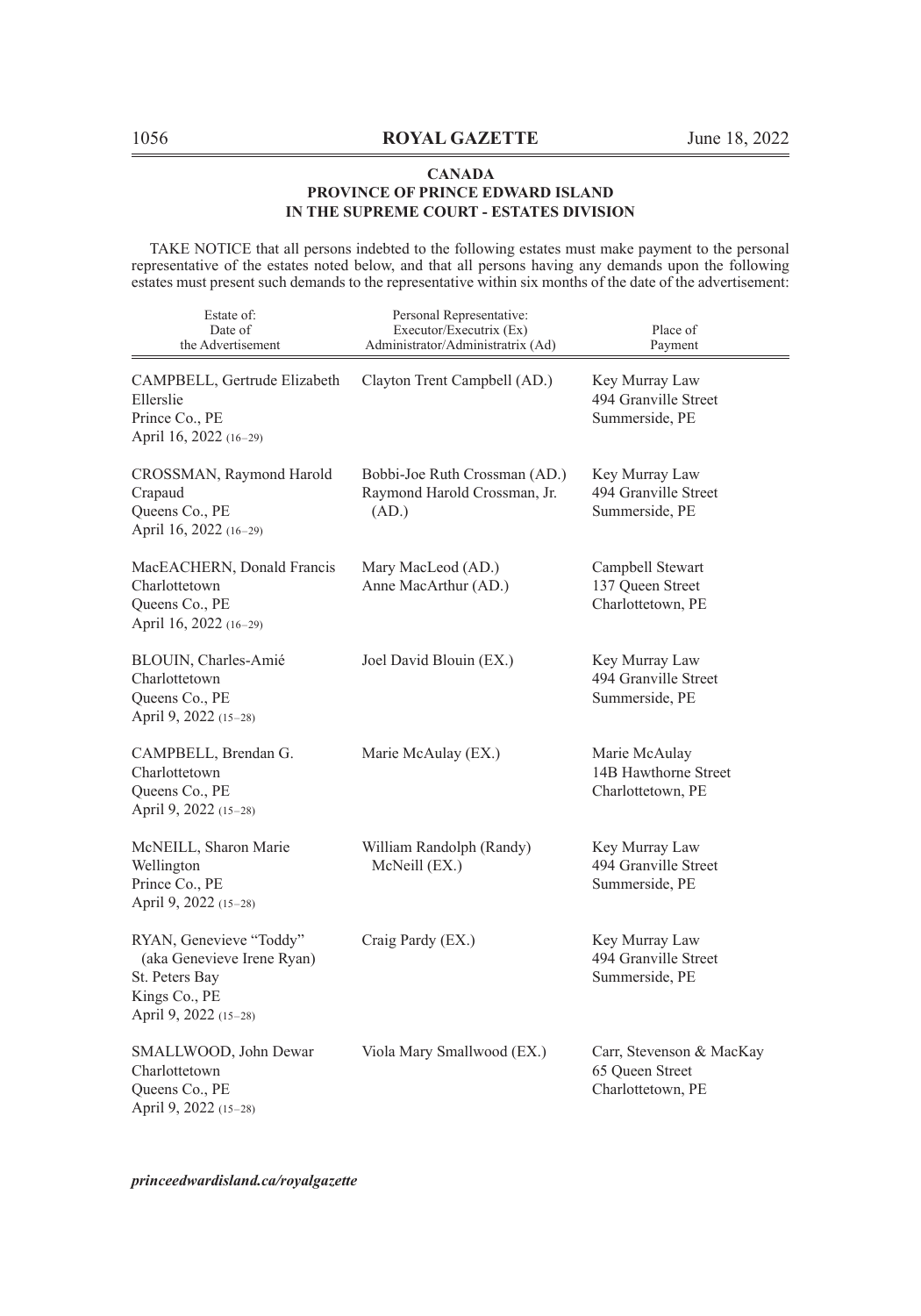TAKE NOTICE that all persons indebted to the following estates must make payment to the personal representative of the estates noted below, and that all persons having any demands upon the following estates must present such demands to the representative within six months of the date of the advertisement:

| Estate of:<br>Date of<br>the Advertisement                                                                                    | Personal Representative:<br>Executor/Executrix (Ex)<br>Administrator/Administratrix (Ad) | Place of<br>Payment                                              |
|-------------------------------------------------------------------------------------------------------------------------------|------------------------------------------------------------------------------------------|------------------------------------------------------------------|
| SMILEY, Eleanor Joan Adele<br>Ottawa<br>Ontario<br>April 9, 2022 (15–28)                                                      | Donna Christine Smiley (EX.)                                                             | Carr, Stevenson & MacKay<br>65 Queen Street<br>Charlottetown, PE |
| WAKEROBIN, Prairie<br>Canoe Cove<br>Queens Co., PE<br>April 9, 2022 (15-28)                                                   | Paul Fontaine (EX.)                                                                      | E.W. Scott Dickieson<br>10 Pownal Street<br>Charlottetown, PE    |
| REEVES, Timothy Delbert<br>Winsloe South<br>Queens Co., PE<br>April 9, 2022 (15-28)                                           | Nancy Jeanette Smith (AD.)                                                               | Robert MacArthur<br>3291 West River Road, Rte 9<br>Cornwall, PE  |
| ARSENAULT, Norma Angela<br>(aka Norma Angeline Arsenault)<br><b>Stanley Bridge</b><br>Queens Co., PE<br>April 2, 2022 (14-27) | Ann Wright (EX.)                                                                         | Key Murray Law<br>494 Granville Street<br>Summerside, PE         |
| BRADLEY, Gary Richard<br>St. Teresa<br>Kings Co., PE<br>April 2, 2022 (14-27)                                                 | Shelley Lynn Curran (EX.)<br>Kerri Anne Miller (EX.)                                     | Cox & Palmer<br>4A Riverside Drive<br>Montague, PE               |
| CHEVERIE, Bertha<br>(aka Bertha M. Cheverie)<br>Charlottetown<br>Queens Co., PE<br>April 2, 2022 (14–27)                      | Debra (Debbie) Cheverie (EX.)                                                            | Stewart McKelvey<br>65 Grafton Street<br>Charlottetown, PE       |
| CLARK, Ferno Leith<br>(aka Leith Ferno Clark)<br>Summerside<br>Prince Co., PE<br>April 2, 2022 (14-27)                        | Leith Wayne Clark (EX.)<br>Sharlene Amy Clark-Corkum<br>(EX.)                            | Key Murray Law<br>494 Granville Street<br>Summerside, PE         |
| DOUCETTE, Patricia<br>(aka Patricia Ann Doucette)<br>Souris, Kings Co., PE<br>April 2, 2022 (14-27)                           | Colleen McCormack (EX.)                                                                  | Key Murray Law<br>106 Main Street<br>Souris, PE                  |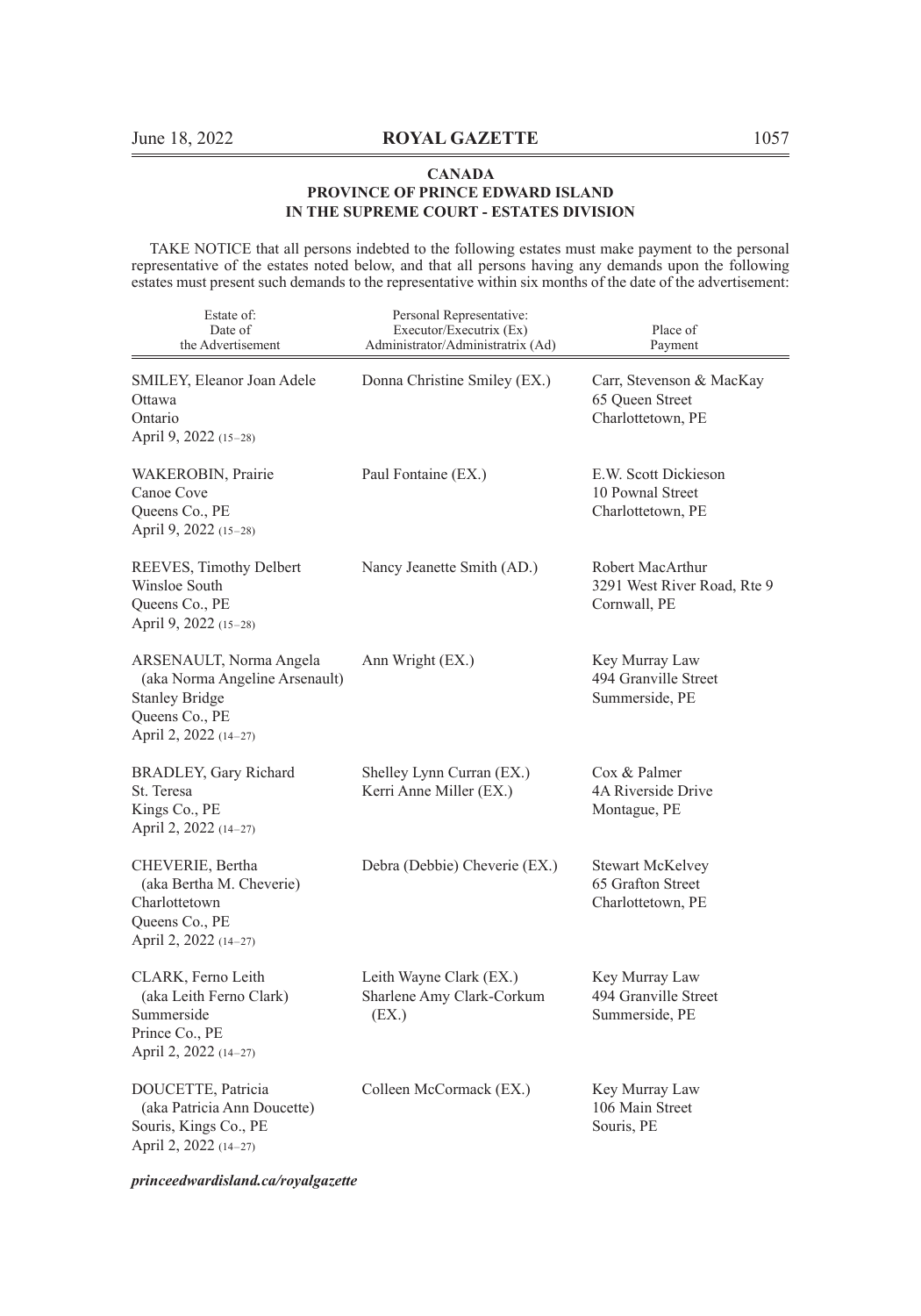TAKE NOTICE that all persons indebted to the following estates must make payment to the personal representative of the estates noted below, and that all persons having any demands upon the following estates must present such demands to the representative within six months of the date of the advertisement:

| Estate of:<br>Date of<br>the Advertisement                                                                                    | Personal Representative:<br>Executor/Executrix (Ex)<br>Administrator/Administratrix (Ad) | Place of<br>Payment                                              |
|-------------------------------------------------------------------------------------------------------------------------------|------------------------------------------------------------------------------------------|------------------------------------------------------------------|
| GAMBLE, John Forbes<br>Wood Islands<br>Queens Co., PE<br>April 2, 2022 (14-27)                                                | Brian Lee Manning (EX.)                                                                  | Cox & Palmer<br>4A Riverside Drive<br>Montague, PE               |
| JOHNSTON, Allan Clair<br>Montague<br>Kings Co., PE<br>April 2, 2022 (14-27)                                                   | Michelle Elizabeth Johnston<br>(EX.)                                                     | Cox & Palmer<br>4A Riverside Drive<br>Montague, PE               |
| MacDONALD, Charles Earl<br>Deux-Montagnes<br>Quebec<br>April 2, 2022 (14–27)                                                  | Henry MacDonald (EX.)                                                                    | Cox & Palmer<br>4A Riverside Drive<br>Montague, PE               |
| MacDONALD, Elizabeth Therese<br>(aka Elizabeth Theresa MacDonald)<br>Lower Bedeque<br>Prince Co., PE<br>April 2, 2022 (14-27) | Colin Blaine Callbeck (EX.)                                                              | Key Murray Law<br>494 Granville Street<br>Summerside, PE         |
| MEACHER, Michael Garin<br>Charlottetown<br>Queens Co., PE<br>April 2, 2022 (14-27)                                            | Harriet Isabelle Meacher (EX.)                                                           | Cox & Palmer<br>250 Water Street<br>Summerside, PE               |
| PERRY, Errol<br>(aka Myles Errol Perry)<br>Stratford<br>Queens Co., PE<br>April 2, 2022 (14-27)                               | Dale MacLean (EX.)                                                                       | <b>Stewart McKelvey</b><br>65 Queen Street<br>Charlottetown, PE  |
| RAMSAY, Beverly Ann<br>Charlottetown<br>Queens Co., PE<br>April 2, 2022 (14-27)                                               | Mary Katherine Roberts (EX.)                                                             | Birt & McNeill<br>138 St. Peters Road<br>Charlottetown, PE       |
| ROSS, Lloyd R.<br>(aka Lloyd Robert Ross)<br>Charlottetown<br>Queens Co., PE<br>April 2, 2022 (14–27)                         | M. Lynne Ross (EX.)                                                                      | Carr, Stevenson & MacKay<br>65 Oueen Street<br>Charlottetown, PE |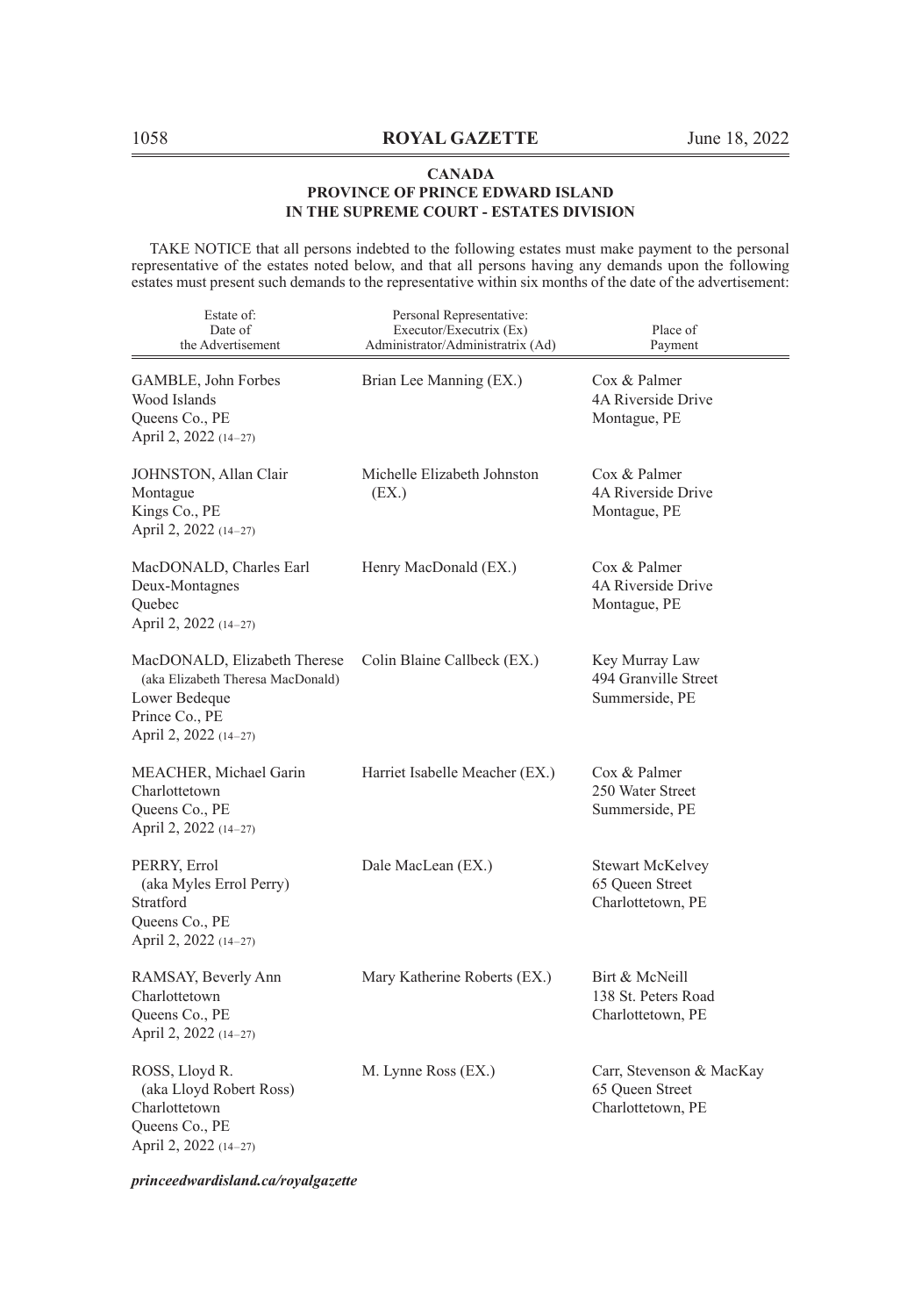TAKE NOTICE that all persons indebted to the following estates must make payment to the personal representative of the estates noted below, and that all persons having any demands upon the following estates must present such demands to the representative within six months of the date of the advertisement:

| Estate of:<br>Date of<br>the Advertisement                                            | Personal Representative:<br>Executor/Executrix (Ex)<br>Administrator/Administratrix (Ad) | Place of<br>Payment                                          |
|---------------------------------------------------------------------------------------|------------------------------------------------------------------------------------------|--------------------------------------------------------------|
| SAVIDANT, Henry Xavier<br>Charlottetown<br>Queens Co., PE<br>April 2, 2022 (14-27)    | Joanne Roach (EX.)                                                                       | T Daniel Tweel<br>105 Kent Street<br>Charlottetown, PE       |
| TREGGALLES, Martha May<br>Charlottetown<br>Queens Co., PE<br>April 2, 2022 (14-27)    | Catherine J. Welsh (EX.)<br>Jean M. Cormier (EX.)                                        | Cox & Palmer<br>97 Queen Street<br>Charlottetown, PE         |
| VICKERSON, Leila Irene<br>Charlottetown<br>Queens Co., PE<br>April 2, 2022 (14-27)    | Robert Vickerson (EX.)                                                                   | Campbell Stewart<br>137 Queen Street<br>Charlottetown, PE    |
| CALLAHAN, Daniel John<br>Selkirk<br>Kings Co., PE<br>April 2, 2022 (14-27)            | Barbara Callaghan (AD.)                                                                  | Key Murray Law<br>106 Main Street<br>Souris, PE              |
| KAPTEIN, Cornelia Pauline<br>Charlottetown<br>Queens Co., PE<br>April 2, 2022 (14-27) | Wilhelmina Parker (AD.)                                                                  | Cox & Palmer<br>97 Queen Street<br>Charlottetown, PE         |
| LONDON, Joel Daniel<br>Montague<br>Kings Co., PE<br>April 2, 2022 (14-27)             | Dana Lavers (AD.)                                                                        | Cox & Palmer<br>97 Queen Street<br>Charlottetown, PE         |
| VESSEY, Richard William<br>Lower Newtown<br>Queens Co., PE<br>April 2, 2022 (14-27)   | Della Martell (AD.)                                                                      | Cox & Palmer<br>4A Riverside Drive<br>Montague, PE           |
| WILSON, Deborah Anne<br>Charlottetown<br>Queens Co., PE<br>April 2, 2022 (14-27)      | Tina Marie Waterfield (AD.)                                                              | Boardwalk Law<br>20 Great George Street<br>Charlottetown, PE |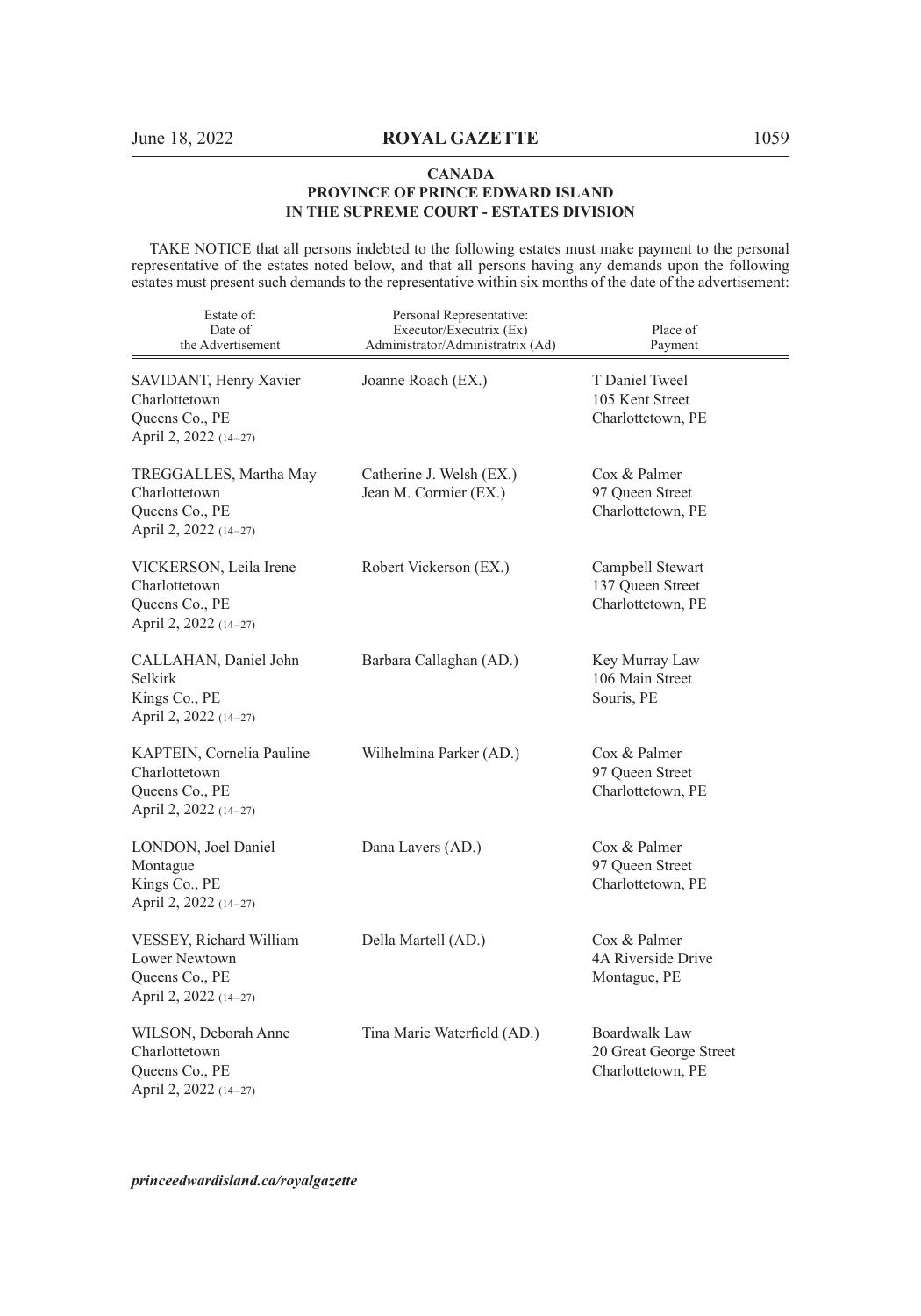TAKE NOTICE that all persons indebted to the following estates must make payment to the personal representative of the estates noted below, and that all persons having any demands upon the following estates must present such demands to the representative within six months of the date of the advertisement:

| Estate of:<br>Date of<br>the Advertisement                                                                                                            | Personal Representative:<br>Executor/Executrix (Ex)<br>Administrator/Administratrix (Ad) | Place of<br>Payment                                              |
|-------------------------------------------------------------------------------------------------------------------------------------------------------|------------------------------------------------------------------------------------------|------------------------------------------------------------------|
| ANNAND, Rose Edith<br>Summerside<br>Prince Co., PE<br>March 26, 2022 (13-26)                                                                          | Karl James Annand (EX.)                                                                  | Carr, Stevenson & MacKay<br>65 Oueen Street<br>Charlottetown, PE |
| CHAMPION, Bruce<br>(aka John Bruce Champion)<br>Kensington, Prince Co., PE<br>March 26, 2022 (13-26)                                                  | Russell Champion (EX.)<br>Paula Ramsay (EX.)                                             | Cox & Palmer<br>250 Water Street<br>Summerside, PE               |
| COSTAIN, Helen Isabella (aka<br>Helen I. Costain, Helen Costain,<br>Helen Isabella Kecskes)<br>Chilliwack, British Columbia<br>March 26, 2022 (13-26) | Margaret Calder Sugg (EX.)<br>Helen Calder (EX.)<br>Jennifer Calder (EX.)                | Cox & Palmer<br>250 Water Street<br>Summerside, PE               |
| GAMESTER, John<br>Crapaud<br>Queens Co., PE<br>March 26, 2022 (13-26)                                                                                 | Steven Alan Gamester (EX.)                                                               | Key Murray Law<br>494 Granville Street<br>Summerside, PE         |
| MacLEAN, Joseph Robert<br>Norman<br>Montague<br>Kings Co., PE<br>March 26, 2022 (13-26)                                                               | Rosemarie Elwood (EX.)                                                                   | Cox & Palmer<br>4A Riverside Drive<br>Montague, PE               |
| MacLEOD, Roderick Wayne<br>Stratford<br>Queens Co., PE<br>March 26, 2022 (13-26)                                                                      | Doris Faye MacLeod (EX.)                                                                 | Carr, Stevenson & MacKay<br>65 Oueen Street<br>Charlottetown, PE |
| MacPHERSON, George Norbert<br>Montague<br>Kings Co., PE<br>March 26, 2022 (13-26)                                                                     | Gailyne MacPherson (EX.)                                                                 | Key Murray Law<br>80 Grafton Street<br>Charlottetown, PE         |
| MAURICE, Margaret Elizabeth<br>Ann (aka "Betty")<br>Victoria<br>British Columbia<br>March 26, 2022 (13–26)                                            | Claude Howard Maurice (EX.)                                                              | E.W. Scott Dickieson<br>10 Pownal Street<br>Charlottetown, PE    |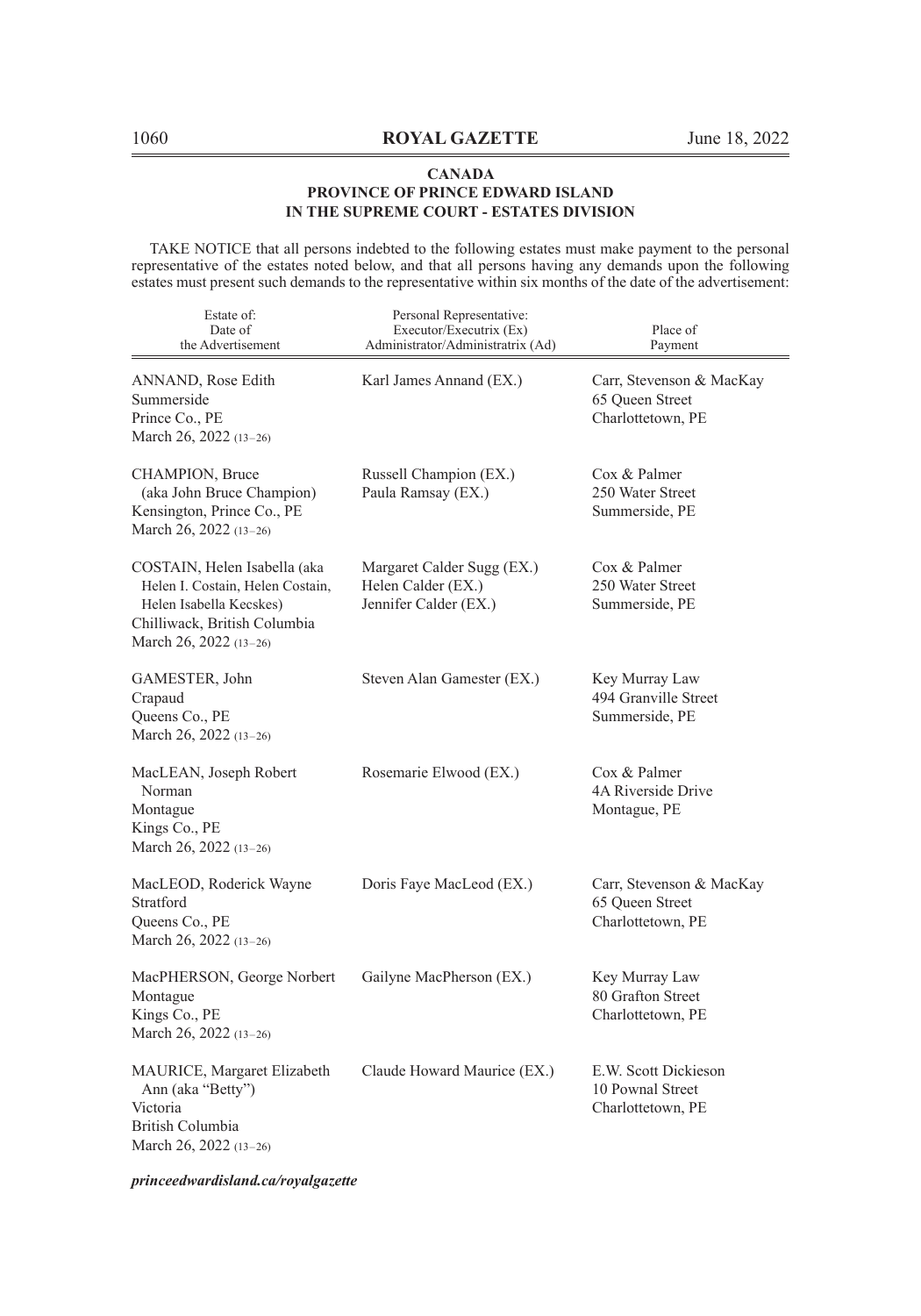TAKE NOTICE that all persons indebted to the following estates must make payment to the personal representative of the estates noted below, and that all persons having any demands upon the following estates must present such demands to the representative within six months of the date of the advertisement:

| Estate of:<br>Date of<br>the Advertisement                                                                       | Personal Representative:<br>Executor/Executrix (Ex)<br>Administrator/Administratrix (Ad) | Place of<br>Payment                                              |
|------------------------------------------------------------------------------------------------------------------|------------------------------------------------------------------------------------------|------------------------------------------------------------------|
| McKINNON, Daniel Stanislaus<br>Thamesford<br>Ontario<br>March 26, 2022 (13-26)                                   | Carole Mae McKinnon (EX.)                                                                | Key Murray Law<br>106 Main Street<br>Souris, PE                  |
| MULLEN, Paula Marie<br>Millcove<br>Queens Co., PE<br>March 26, 2022 (13-26)                                      | Tanya Mullen (EX.)                                                                       | T. Daniel Tweel<br>105 Kent Street<br>Charlottetown, PE          |
| MURRAY, Ralph Howard<br>Springhill<br>Prince Co., PE<br>March 26, 2022 (13-26)                                   | Deborah Darlene Blacquiere<br>(EX.)                                                      | Cox & Palmer<br>494 Granville Street<br>Summerside, PE           |
| O'HALLORAN, Colleen<br>Catherine<br>(aka Colleen McGuigan)<br>Brudenell, Kings Co., PE<br>March 26, 2022 (13-26) | Preston McGuigan (EX.)                                                                   | Cox & Palmer<br>4A Riverside Drive<br>Montague, PE               |
| PHELAN, Phyllis<br>Miscouche<br>Prince Co., PE<br>March 26, 2022 (13-26)                                         | Paul M. A. Lischynski (EX.)                                                              | Cox & Palmer<br>494 Granville Street<br>Summerside, PE           |
| SANDERSON, John F.<br>(aka John Fulton Sanderson)<br>Cornwall<br>Queens Co., PE<br>March 26, 2022 (13-26)        | Brian Cameron (EX.)<br>Robert Sanderson (EX.)                                            | E.W. Scott Dickieson<br>10 Pownal Street<br>Charlottetown, PE    |
| SHERREN, Joseph Clark<br>Cape Traverse<br>Prince Co., PE<br>March 26, 2022 (13-26)                               | Susan Olsen (EX.)                                                                        | Stewart McKelvey<br>65 Grafton Street<br>Charlottetown, PE       |
| SOUTAR, John Scott (Dr.)<br>Kirriemuir<br>Scotland, UK.<br>March 26, 2022 (13-26)                                | Elizabeth Liddell Soutar (EX.)                                                           | Carr, Stevenson & MacKay<br>65 Oueen Street<br>Charlottetown, PE |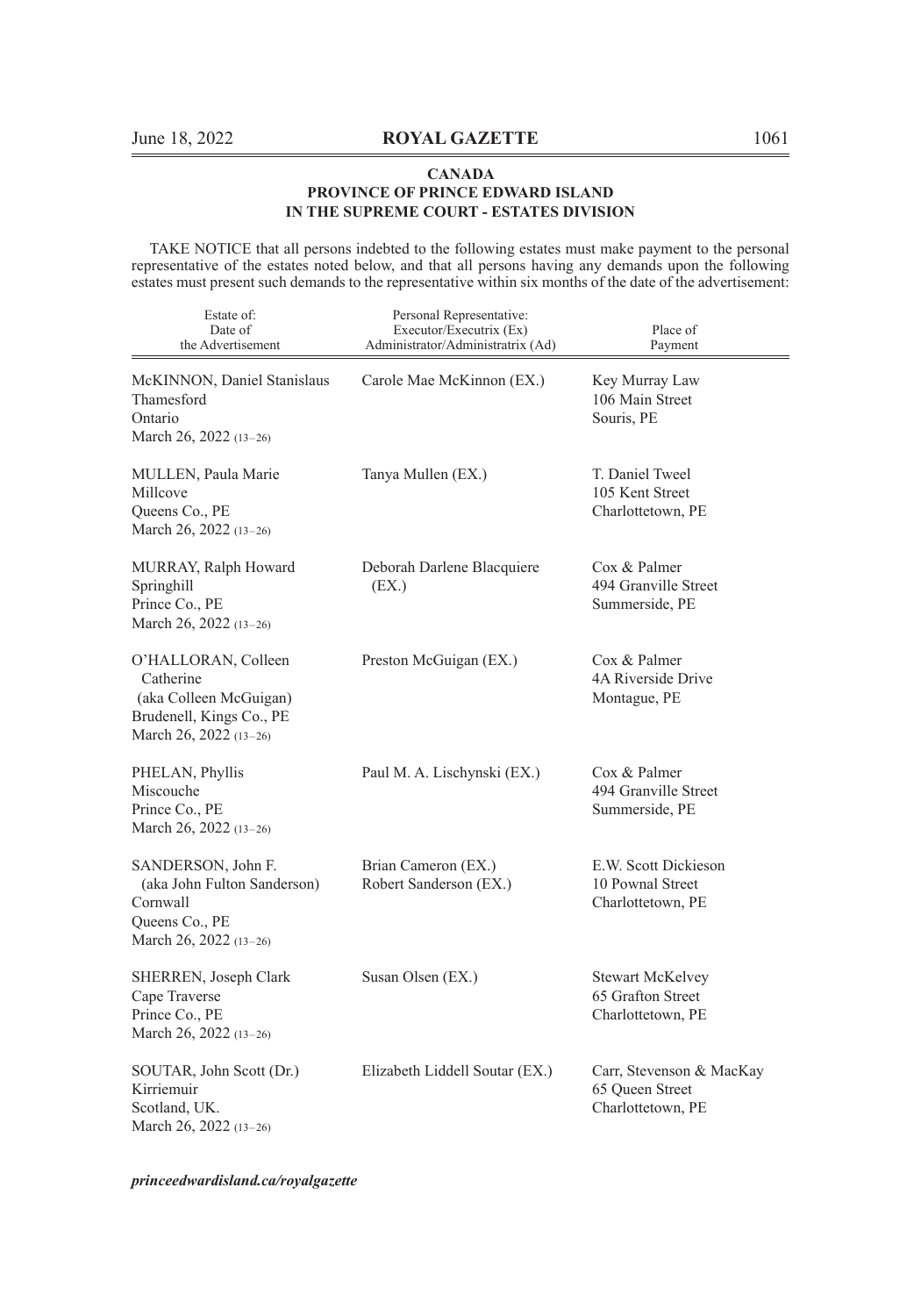TAKE NOTICE that all persons indebted to the following estates must make payment to the personal representative of the estates noted below, and that all persons having any demands upon the following estates must present such demands to the representative within six months of the date of the advertisement:

| Estate of:<br>Date of<br>the Advertisement                                                                                     | Personal Representative:<br>Executor/Executrix (Ex)<br>Administrator/Administratrix (Ad) | Place of<br>Payment                                              |
|--------------------------------------------------------------------------------------------------------------------------------|------------------------------------------------------------------------------------------|------------------------------------------------------------------|
| WEISS, Hans Richard (Dr.)<br>Flurweg 7<br>Town of Lenzing<br>Republic of Austria<br>March 26, 2022 (13-26)                     | Hans Herbert Klein (EX.)                                                                 | Carr, Stevenson & MacKay<br>65 Queen Street<br>Charlottetown, PE |
| FLYNN, Barry Joseph<br>Belfast<br>Queens Co., PE<br>March 26, 2022 (13-26)                                                     | Clifford Flynn (AD.)                                                                     | Campbell Stewart<br>137 Queen Street<br>Charlottetown, PE        |
| McLAUGHLIN, Margaret M.<br>State of Pennsylvania<br>United States of America<br>March 26, 2022 (13-26)                         | Augustin J. McLaughlin (AD.)                                                             | Key Murray Law<br>494 Granville Street<br>Summerside, PE         |
| ROBINSON, Paulina Jennetta<br>(aka Paulina Winifred Robinson)<br>Chestnut Hill<br>Massachusetts, USA<br>March 26, 2022 (13-26) | Peter F. Harrington (AD.)                                                                | Cox & Palmer<br>4A Riverside Drive<br>Montague, PE               |
| WARD, Paula Suzanne<br>Charlottetown<br>Queens Co., PE<br>March 26, 2022 (13-26)                                               | David Brian Ward (AD.)                                                                   | Campbell Lea<br>65 Water Street<br>Charlottetown, PE             |
| ADAMOPOULOS, Despina H.<br>(aka Despina Adamopoulos)<br>Newburyport<br>Massachusetts, U.S.A.<br>March 19, 2022 (12-25)         | William P. Adamopoulos (EX.)                                                             | Key Murray Law<br>494 Granville Street<br>Summerside, PE         |
| CASEY, Richard A.<br>Franklin<br>Massachusetts, U.S.A.<br>March 19, 2022 (12-25)                                               | Karen E. Casey (EX.)                                                                     | Carr, Stevenson & MacKay<br>65 Queen Street<br>Charlottetown, PE |
| MacDONALD, Ann<br>(aka Rose Ann MacDonald)<br>Charlottetown, Queens Co., PE<br>March 19, 2022 (12-25)                          | Terrence Neil MacDonald (EX.)                                                            | Carr, Stevenson & MacKay<br>65 Queen Street<br>Charlottetown, PE |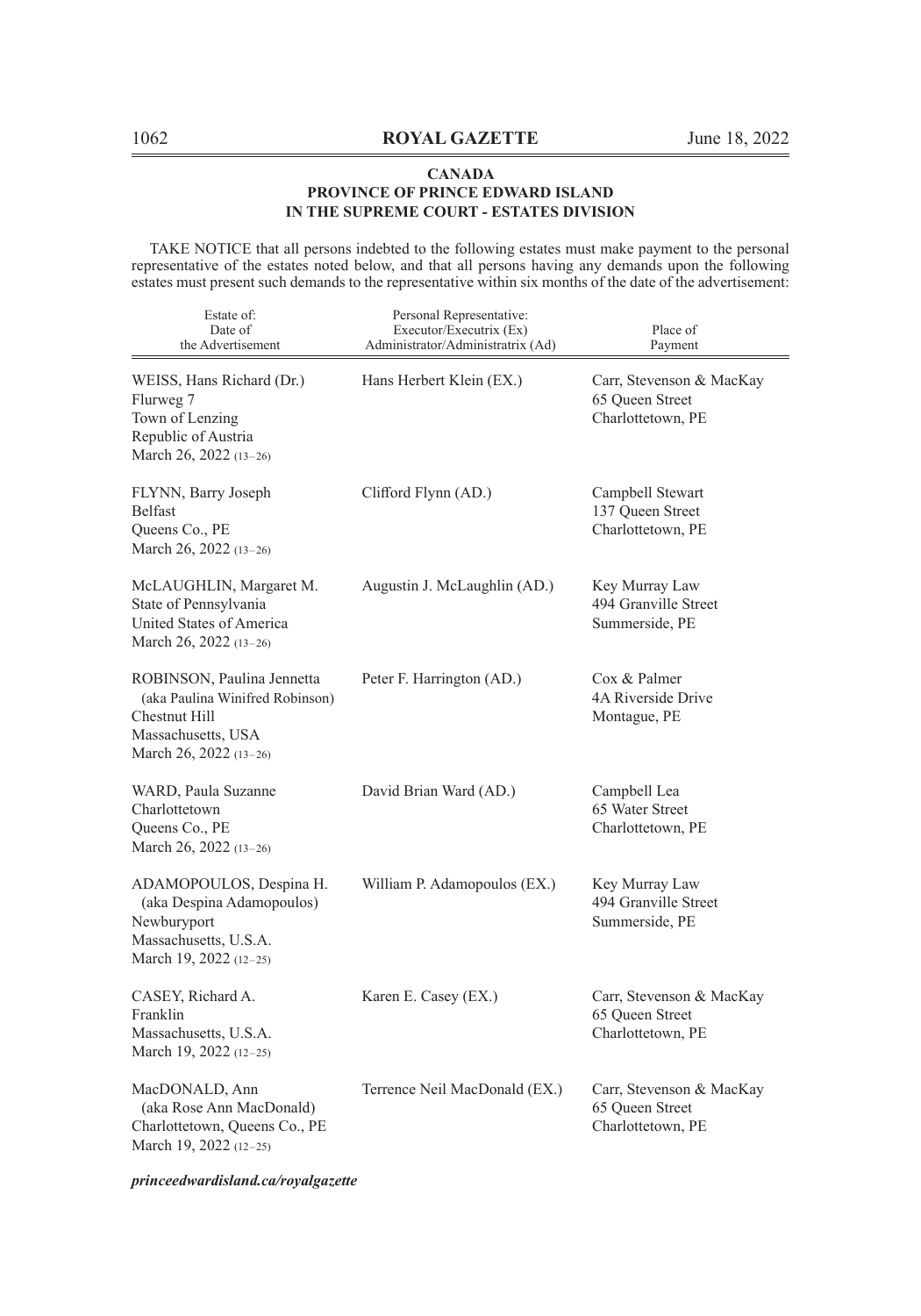TAKE NOTICE that all persons indebted to the following estates must make payment to the personal representative of the estates noted below, and that all persons having any demands upon the following estates must present such demands to the representative within six months of the date of the advertisement:

| Estate of:<br>Date of<br>the Advertisement                                                                       | Personal Representative:<br>Executor/Executrix (Ex)<br>Administrator/Administratrix (Ad) | Place of<br>Payment                                              |
|------------------------------------------------------------------------------------------------------------------|------------------------------------------------------------------------------------------|------------------------------------------------------------------|
| MacISAAC, Elwood (aka<br>Elwood Bayfield MacIsaac)<br>O'Leary, Prince Co., PE<br>March 19, 2022 $(12-25)$        | Kevin MacNeill (EX.)                                                                     | $\cos \&$ Palmer<br>250 Water Street<br>Summerside, PE           |
| PATTERSON, John (aka John<br>Walker Wilson Patterson)<br>Newmarket<br>Ontario<br>March 19, 2022 $(12-25)$        | David Patterson (EX.)<br>Simon Patterson (EX.)                                           | David Patterson<br>1647 15th Sideroad<br>Tottenham, ON           |
| STETSON, Chester Henry<br>South Freetown<br>Prince Co., PE<br>March 19, 2022 $(12-25)$                           | Fred McCardle (EX.)<br>Frank McCardle (EX.)                                              | Key Murray Law<br>494 Granville Street<br>Summerside, PE         |
| MacEWEN, Joseph Harold<br>(aka J. Harold MacEwen)<br>Charlottetown<br>Queens Co., PE<br>March 19, 2022 $(12-25)$ | (Dr.) Karyl MacEwen (AD.)                                                                | Carr, Stevenson & MacKay<br>65 Queen Street<br>Charlottetown, PE |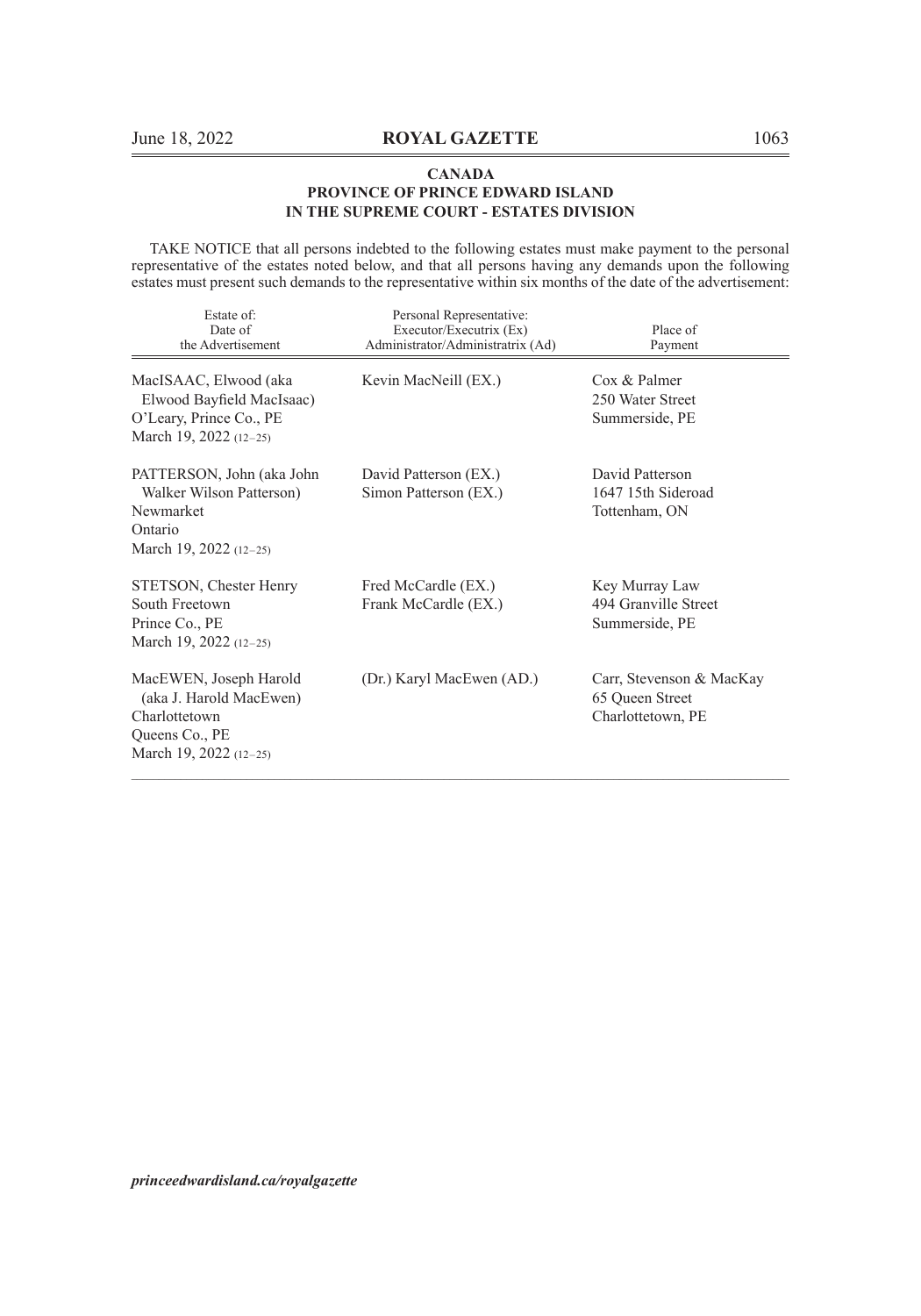*(Great Seal)*

HON. ANTOINETTE PERRY Lieutenant Governor

# C a n a d a Province of Prince Edward Island

**ELIZABETH THE SECOND**, by the Grace of God, of the United Kingdom, Canada, and Her Other Realms and Territories, Queen, Head of the Commonwealth, Defender of the Faith.

**TO ALL TO WHOM** this may concern,

#### **GREETING**:

**WHEREAS** the Government of Prince Edward Island desires that a medal be created to mark the seventieth (70th) anniversary of Her Majesty Queen Elizabeth II's accession to the throne as Queen of Canada;

We, with the advice and concurrence of Executive Council for the Province of Prince Edward Island by Order in Council, do create a medal to be designated The Queen Elizabeth II's Platinum Jubilee Medal (Prince Edward Island) and made in the form and style set out in these letters patent.

And further We direct that this medal shall be governed by The Queen Elizabeth II's Platinum Jubilee Medal (Prince Edward Island) Rules in the manner set forth in these letters patent, and as may be amended or repealed by future letters patent issued on the advice of the Governor-in-Council.

**IN TESTIMONY WHEREOF** We have caused these our Letters to be made Patent, the Great Seal of Prince Edward Island to be affixed, and signed by the Lieutenant Governor on behalf of Her Majesty.

**WITNESS**, Our Trusty and Well Beloved, Antoinette Perry, Chancellor of Our Order of Prince Edward Island, Lieutenant Governor in and of Our Province of Prince Edward Island.

At Our Government House in the City of Charlottetown this 02 day of June in the year of our Lord Two Thousand and Twenty-Two in the seventy-first year of Her Majesty's Reign.

### **BY HER MAJESTY'S COMMAND**

HON. DENNIS KING Premier of Prince Edward Island  $25$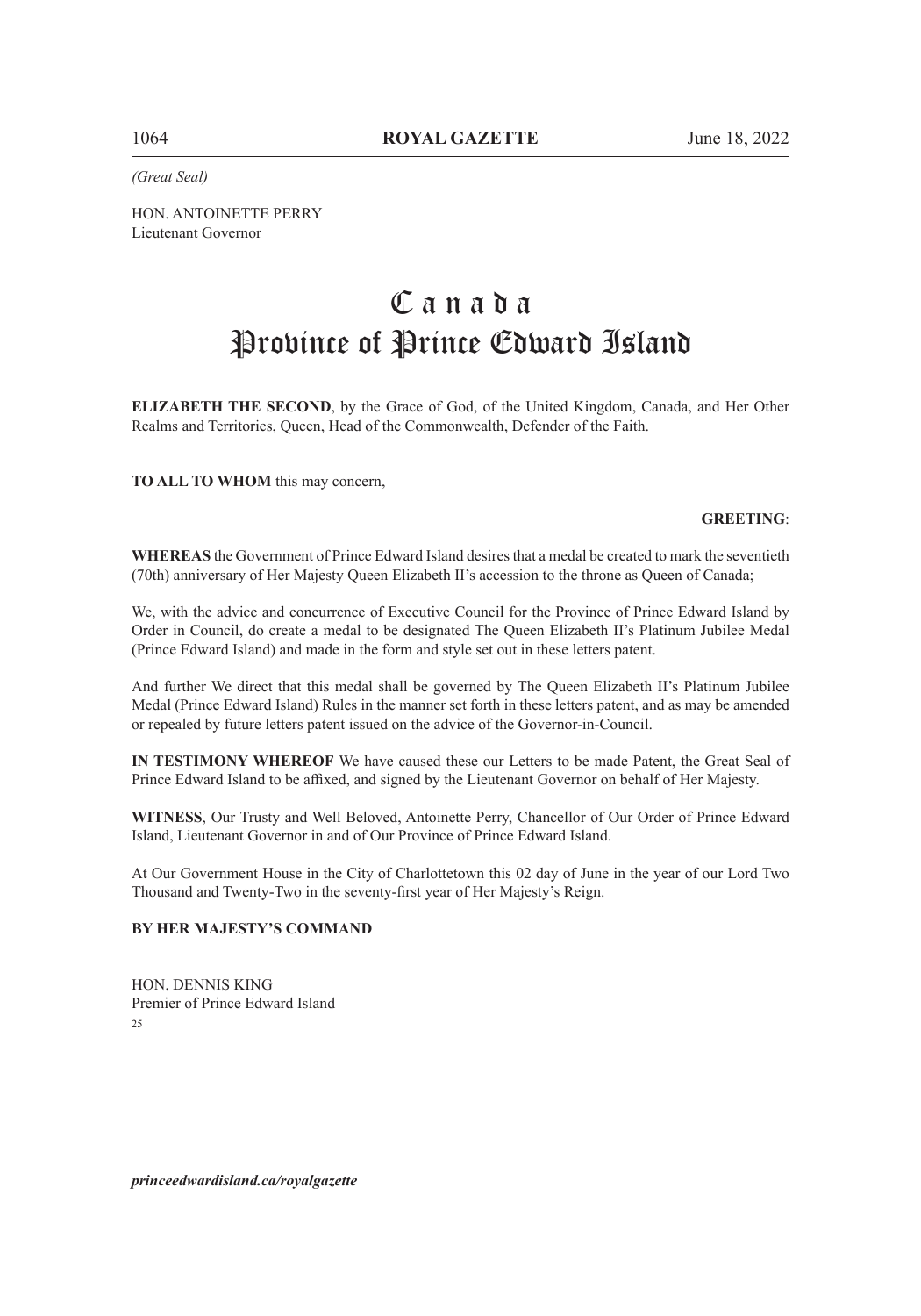The following orders were approved by Her Honour the Lieutenant Governor in Council dated June 7, 2022.

#### **EC2022-454**

#### **EMANCIPATION DAY PROCLAMATION ACT PRESIDENT OF THE EXECUTIVE COUNCIL DESIGNATION**

Pursuant to section 3 of the *Public Departments Act* R.S.P.E.I. 1988, Cap. P-29 Council designated the President of the Executive Council to be responsible for the administration of the said Act.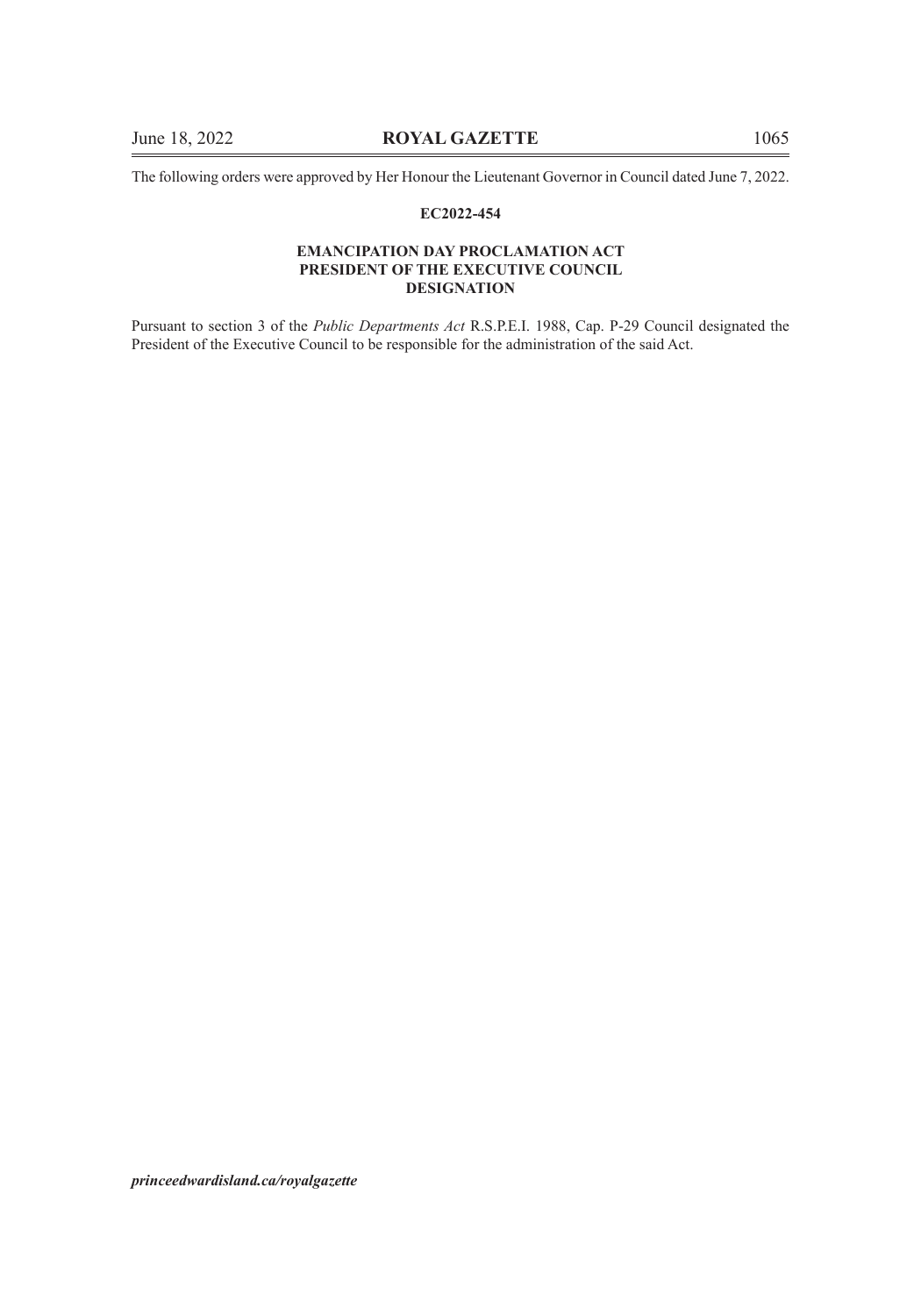#### **EC2022-455**

#### **ENERGY CORPORATION ACT PRINCE EDWARD ISLAND ENERGY CORPORATION BOARD OF DIRECTORS APPOINTMENTS**

Pursuant to sections 2 and 3 of the *Energy Corporation Act* R.S.P.E.I. 1988, Cap. E-7, Council made the following appointments:

| <b>NAME</b>                            | <b>TERM OF APPOINTMENT</b> |
|----------------------------------------|----------------------------|
| Deputy Minister of Economic Growth,    | 7 June 2022                |
| Tourism and Culture                    | to                         |
|                                        | 7 June 2025                |
| Deputy Minister of Environment, Energy | 7 June 2022                |
| and Climate Action                     | tο                         |
|                                        | 7 June 2025                |
| Deputy Minister of Fisheries and       | 7 June 2022                |
| Communities                            | to                         |
|                                        | 7 June 2025                |
| Deputy Minister of Transportation      | 7 June 2022                |
| and Infrastructure                     | to                         |
|                                        | 7 June 2025                |
| Clerk of the Executive Council         | 7 June 2022                |
|                                        | to                         |
|                                        | 7 June 2025                |
| Secretary to Treasury Board            | 7 June 2022                |
|                                        | to                         |
|                                        | 7 June 2025                |
|                                        |                            |

Further, Council designated the Deputy Minister of Environment, Energy and Climate Action as Chairperson of the Board pursuant to subsection 3(3) of the Act.

Order-in-Council EC2021-299 of April 20, 2021 is hereby rescinded.

Signed,

Daniel M. Campbell Clerk of the Executive Council and Secretary to Cabinet

25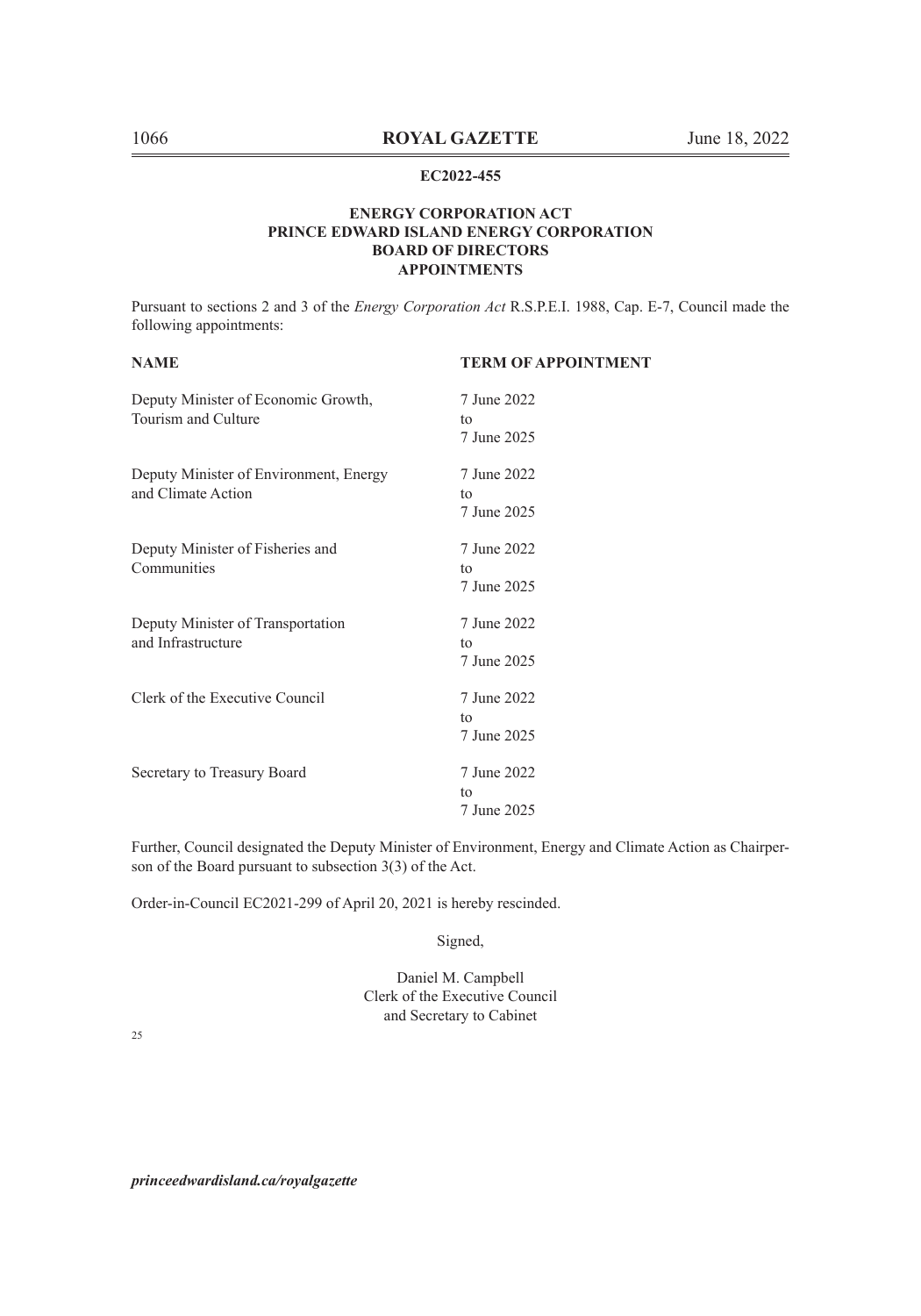#### **NOTICE OF COMPANY AMALGAMATIONS**

*Business Corporations Act* R.S.P.E.I. 1988, Cap. B-6.01

PUBLIC NOTICE is hereby given that under the *Business Corporations Act*, a certificate of amalgamation has been issued to:

**Amalgamating Companies** DR. PETER MIDGLEY PROFESSIONAL CORPORATION SAIL AWAY HOLDINGS INC. **Amalgamated Company** DR. PETER MIDGLEY PROFESSIONAL CORPORATION Date of Amalgamation: June 08, 2022 25

# $\mathcal{L}_\text{max} = \mathcal{L}_\text{max} = \mathcal{L}_\text{max} = \mathcal{L}_\text{max} = \mathcal{L}_\text{max} = \mathcal{L}_\text{max} = \mathcal{L}_\text{max} = \mathcal{L}_\text{max} = \mathcal{L}_\text{max} = \mathcal{L}_\text{max} = \mathcal{L}_\text{max} = \mathcal{L}_\text{max} = \mathcal{L}_\text{max} = \mathcal{L}_\text{max} = \mathcal{L}_\text{max} = \mathcal{L}_\text{max} = \mathcal{L}_\text{max} = \mathcal{L}_\text{max} = \mathcal{$ **NOTICE OF INCORPORATION**

*Business Corporations Act* R.S.P.E.I. 1988, Cap. B-6.01

PUBLIC NOTICE is hereby given that under the *Business Corporations Act*, a certificate of Incorporation has been issued to:

Name: 102877 P.E.I. INC. 65 Water St Charlottetown, PE C1A 1A3 Incorporation Date: June 10, 2022

Name: 102879 P.E.I. INC. 285 All Weather Hwy Summerside, PE C1N 4V3<br>ration Date: June 13, 2022 Incorporation Date:

Name: 102880 P.E.I. INC. 7153 St Peters Rd - Rte 2 Morell East, PE C0A 1S0<br>ration Date: June 10, 2022 Incorporation Date:

Name: 102881 P.E.I. INC. 216 Linden Av Summerside, PE C1N 4N4 Incorporation Date: June 13, 2022

Name: BLUE HERON GIFT AND SOUVENIR LTD. 59 Warburton Dr Charlottetown, PE C1A 8Z3 Incorporation Date: June 08, 2022

#### *princeedwardisland.ca/royalgazette*

Name: CHRISTINE M FISHING INC. 1009 Harper Rd - Rte 158 Leoville, PE C0B 2B0 Incorporation Date: June 07, 2022 Name: EKA REFRACTORY COMPANY, INC. 19 Cohen Crt Charlottetown, PE C1E 3J9 Incorporation Date: June 07, 2022 Name: HAPPY PAWS PET CARE LTD. 71 East Royalty Rd Charlottetown, PE C1C 0V8 Incorporation Date: June 08, 2022 Name: ISLAND CONCRETE PUMPING INCORPORATED 345 Brackley Point Rd - Rte 15 Brackley, PE C1E 3C2 Incorporation Date: June 02, 2022 Name: PHILLIPS PLUMBING AND HEATING INC. 7 Gay Av Charlottetown, PE C1A 2N4 Incorporation Date: June 07, 2022 Name: RED CLIFFS HOLDING CORP. 15390 Trans Canada Hwy - Rte 1 New Haven, PE C0A 1H3 Incorporation Date: June 11, 2022 Name: SANDSTONE PROPERTIES INCORPORATED 782 Crooked Creek Rd - Rte 251 Wheatley River, PE C1E 0M1 Incorporation Date: June 08, 2022 Name: THE FORTUNE BRIDGE DINER INC. 15 Church Av Souris, PE C0A 2B0 Incorporation Date: June 07, 2022 Name: THE RED FOX CAMPGROUND INC. 65 Water St Charlottetown, PE C1A 1A3 Incorporation Date: June 10, 2022 Name: VICTORIA DUFFY OSTEOPATHY INC. 105 Old Post Ln Alexandra, PE C1B 0L8 Incorporation Date: June 13, 2022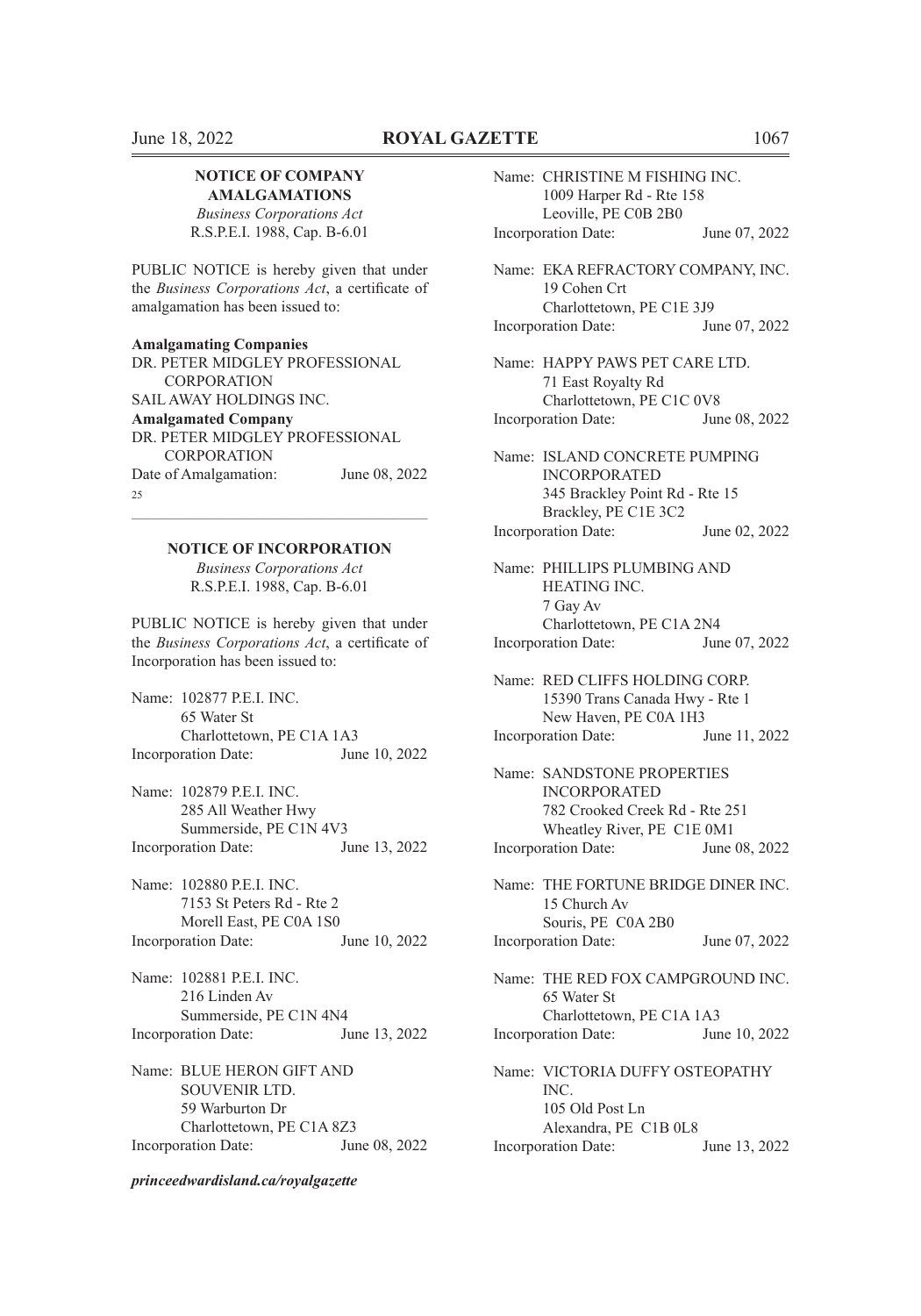Name: ZYML HOLDING INC. 172 York Ln Charlottetown, PE C1A 7W5 Incorporation Date: June 07, 2022 25

 $\mathcal{L}_\text{max} = \mathcal{L}_\text{max} = \mathcal{L}_\text{max} = \mathcal{L}_\text{max} = \mathcal{L}_\text{max} = \mathcal{L}_\text{max} = \mathcal{L}_\text{max} = \mathcal{L}_\text{max} = \mathcal{L}_\text{max} = \mathcal{L}_\text{max} = \mathcal{L}_\text{max} = \mathcal{L}_\text{max} = \mathcal{L}_\text{max} = \mathcal{L}_\text{max} = \mathcal{L}_\text{max} = \mathcal{L}_\text{max} = \mathcal{L}_\text{max} = \mathcal{L}_\text{max} = \mathcal{$ **NOTICE OF AMENDMENT**

> *Business Corporations Act* R.S.P.E.I. 1988, Cap. B-6.01

Public Notice is hereby given that under the *Business Corporations Act*, a certificate of amendment has been issued to:

Name: RUSSELL CHING LIMITED Purpose: To amend the objects and purposes of the company Effective Date: June 07, 2022  $25$ 

# **NOTICE OF REGISTRATION**

 $\mathcal{L}_\text{max} = \mathcal{L}_\text{max} = \mathcal{L}_\text{max} = \mathcal{L}_\text{max} = \mathcal{L}_\text{max} = \mathcal{L}_\text{max} = \mathcal{L}_\text{max} = \mathcal{L}_\text{max} = \mathcal{L}_\text{max} = \mathcal{L}_\text{max} = \mathcal{L}_\text{max} = \mathcal{L}_\text{max} = \mathcal{L}_\text{max} = \mathcal{L}_\text{max} = \mathcal{L}_\text{max} = \mathcal{L}_\text{max} = \mathcal{L}_\text{max} = \mathcal{L}_\text{max} = \mathcal{$ 

*Partnership Act* R.S.P.E.I. 1988, Cap. P-1, s.52 and s.54(1)

Public Notice is hereby given that the following Declarations have been filed under the *Partnership Act*:

Name: THE COZY BOOKSHELF PUBLISHING COMPANY Owner: Gilles Tougas 183 Hillsborough St Charlottetown, PE C1A 4W8 Owner: Paticia Gaudet 183 Hillsborough St Charlottetown, PE C1A 4W8<br>ation Date: June 07, 2022 Registration Date:

Name: DREAMPOOL FILM SCRIPTS Owner: Al Charles MacDonald 2240 Rte 10 Cape Traverse, PE C0B 1X0 Registration Date: June 07, 2022

Name: FORESTVIEW MEADOW EQUINE FACILITATED WELLNESS Owner: Maureen M Sweet 1659 Howlan Rd - Rte 143 Forestview, PE C0B 1V0 Registration Date: June 07, 2022 Name: FGS CONTRACTING Owner: Francis Gerald Sanderson 6733 Water St - Rte 311 Cardigan, PE C0A 1G0 Registration Date: June 07, 2022

Name: JONES HEALTHCARE GROUP - PHARMACY & MEDICATION ADHERENCE Owner:Jones Healthcare Group - Pharmacy & Medication Adherence, Inc. 3000 Page Street London, ON N5V 5H3 Registration Date: June 08, 2022 Name: NOBLE CHEF Owner: 102876 P.E.I. Inc. 248 Kent St, Apt 1

Charlottetown, PE C1A 1P3<br>ation Date: June 08, 2022 Registration Date:

Name: NAUFRAGE SNACK SHACK Owner: Fly Free Inc. 458 Harbour Rd Monticello, PE C0A 2B0 Registration Date: June 09, 2022

Name: SLABS & STEEL CONSTRUCTION Owner:Jason William Mosher 14 Darte Dr Charlottetown, PE C1A 0C8 Owner: Ryan Edward MacMillan 63 Glen Stewart Dr Stratford, PE C1B 2T4 Registration Date: June 09, 2022

Name: GREENWAY CONTRACTING Owner: Nicholas Groeneweg 110 Brackley Point Rd Charlottetown, PE C1A 6Y4 Registration Date: June 09, 2022

Name: ROLAND SMITH'S CONSULTING Owner: Roland Smith 23 Mullaghmore Dr Stratford, PE C1B 1P2 Registration Date: June 10, 2022

Name: KEEPERS OF THE LIGHT Owner: VICTORIA SEAPORT MUSEUM INC. 1 Water St. Victoria, PE C0A2G0 Registration Date: June 10, 2022  $25$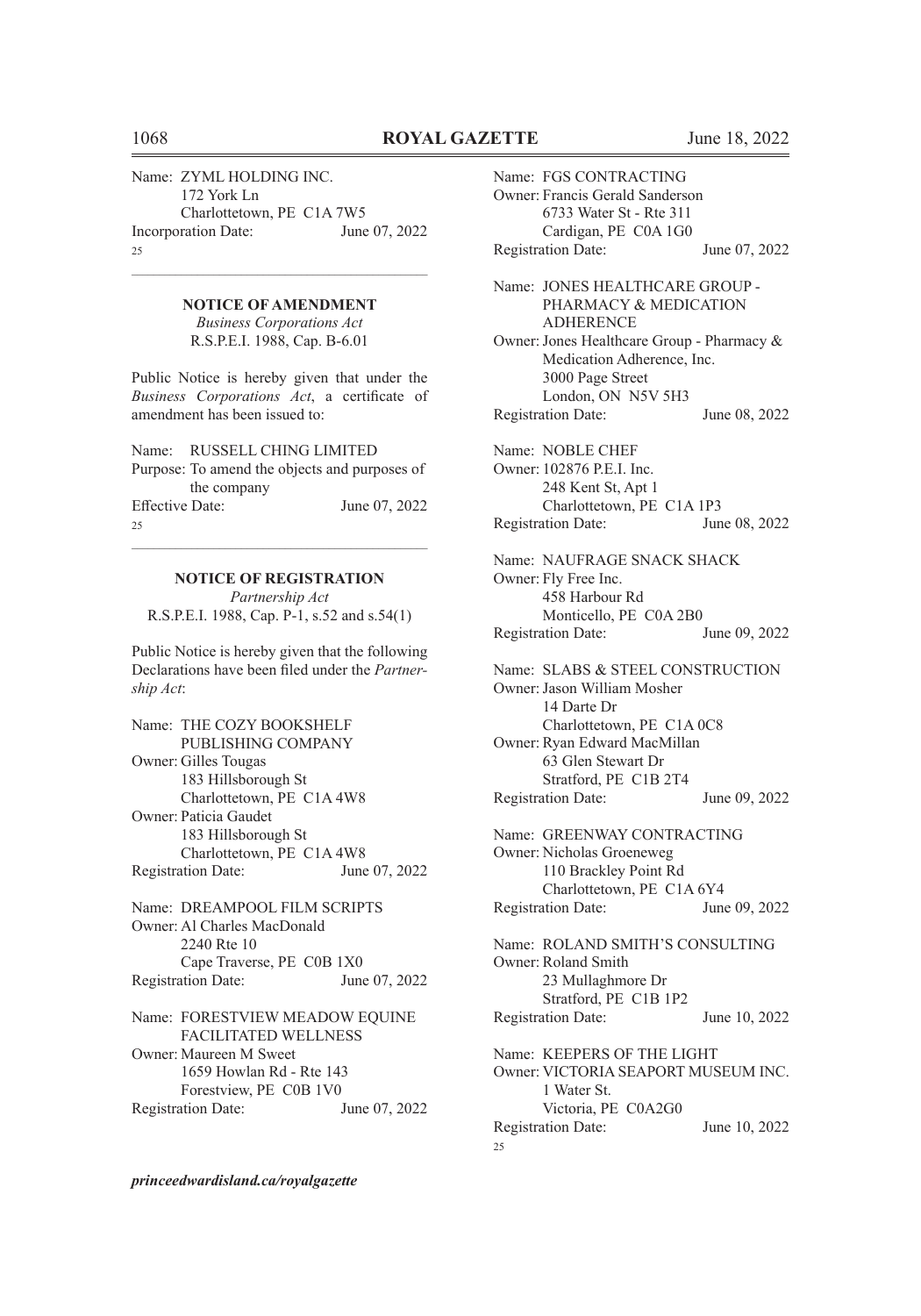#### **NOTICE OF DISSOLUTION**

*Partnership Act* R.S.P.E.I. 1988, Cap. P-1

Public Notice is hereby given that a Notice of Dissolution has been filed under the *Partnership Act* for each of the following:

Name: CARLETON SHUTTLE Owner: Naeem Akhtar Jaffrey Mohsin Akhtar Jaffrey Registration Date: June 13, 2022 25

#### **NOTICE OF INTENTION TO REMOVE BUSINESS NAME REGISTRATIONS** *Partnership Act*

 $\mathcal{L}_\text{max} = \mathcal{L}_\text{max} = \mathcal{L}_\text{max} = \mathcal{L}_\text{max} = \mathcal{L}_\text{max} = \mathcal{L}_\text{max} = \mathcal{L}_\text{max} = \mathcal{L}_\text{max} = \mathcal{L}_\text{max} = \mathcal{L}_\text{max} = \mathcal{L}_\text{max} = \mathcal{L}_\text{max} = \mathcal{L}_\text{max} = \mathcal{L}_\text{max} = \mathcal{L}_\text{max} = \mathcal{L}_\text{max} = \mathcal{L}_\text{max} = \mathcal{L}_\text{max} = \mathcal{$ 

R.S.P.E.I. 1988, Cap. P-1, s.54.1(4)

**PUBLIC NOTICE** is hereby given that the following business name registrations filed under the *Partnership Act* have expired. It is the intention of the Director of Consumer, Corporate and Insurance Services to remove these business name registrations on the expiration of ninety days after publication of this notice if said business name registrations have not been renewed. Please see the end of this list for information on filing a renewal.

#### **BUSINESS NAME**

Atlantic Tire Distributors Metl-Span Canada Surefire Propane  $25$ 

#### **HIGHWAY TRAFFIC ACT EXAMINERS**

 $\mathcal{L}_\text{max} = \mathcal{L}_\text{max} = \mathcal{L}_\text{max} = \mathcal{L}_\text{max} = \mathcal{L}_\text{max} = \mathcal{L}_\text{max} = \mathcal{L}_\text{max} = \mathcal{L}_\text{max} = \mathcal{L}_\text{max} = \mathcal{L}_\text{max} = \mathcal{L}_\text{max} = \mathcal{L}_\text{max} = \mathcal{L}_\text{max} = \mathcal{L}_\text{max} = \mathcal{L}_\text{max} = \mathcal{L}_\text{max} = \mathcal{L}_\text{max} = \mathcal{L}_\text{max} = \mathcal{$ 

Under authority vested in me by Section 1(f.1) of the *Highway Traffic Act*, R.S.P.E.I. 1988, I hereby designate the following as Examiners:

> **David W. Payne Blaine Eugene Jenkins**

Dated this 10th day of June 2022

James Aylward Minister Transportation and Infrastructure

*princeedwardisland.ca/royalgazette*

 $25$ 

#### **NOTICE UNDER THE QUIETING TITLES ACT**

TAKE NOTICE that Beverly Faye Coffin, Administratrix of the Estate of Carl Joseph Henry Coffin, of Charlottetown, in Queens County, Province of Prince Edward Island, claims to be the absolute owner, in fee simple of the lands hereinafter described.

AND TAKE NOTICE that an Application has been made to the Supreme Court of the Province of Prince Edward Island on behalf of the aforesaid party to have the title judicially investigated and the validity thereof ascertained and declared to the lands and premises located at St. Andrews, Lot 37, in Queens County, Province of Prince Edward Island, and being Provincial Parcel Number 374306 of which more particulars may be obtained at the Office of the Prothonotary of the Supreme Court in Charlottetown, in Queens County, Province of Prince Edward Island.

ANY PERSON claiming adverse title or an interest in the said lands is to file a notice of same with the Prothonotary of the Supreme Court in the Law Courts Building in Charlottetown, aforesaid, on or before the 18th day of July, 2022.

AND FURTHER TAKE NOTICE that if no claim to the said lands adverse to that of Beverly Faye Coffin, Administratrix of the Estate of Carl Joseph Henry Coffin, is filed on or before the 18th day of July, 2022, a certificate of title certifying that the Estate of Carl Joseph Henry Coffin is the owner in fee simple of the said lands will be granted pursuant to the provisions of the *Quieting Titles Act*, R.S.P.E.I. 1988, Cap. Q-2, as amended.

DATED at Charlottetown, in Queens County, Province of Prince Edward Island, this 10th day of June, 2022.

> Nancy E. Birt, Q.C. BIRT & MCNEILL 138 St. Peters Road Charlottetown, PE (902) 566-3030

 $25$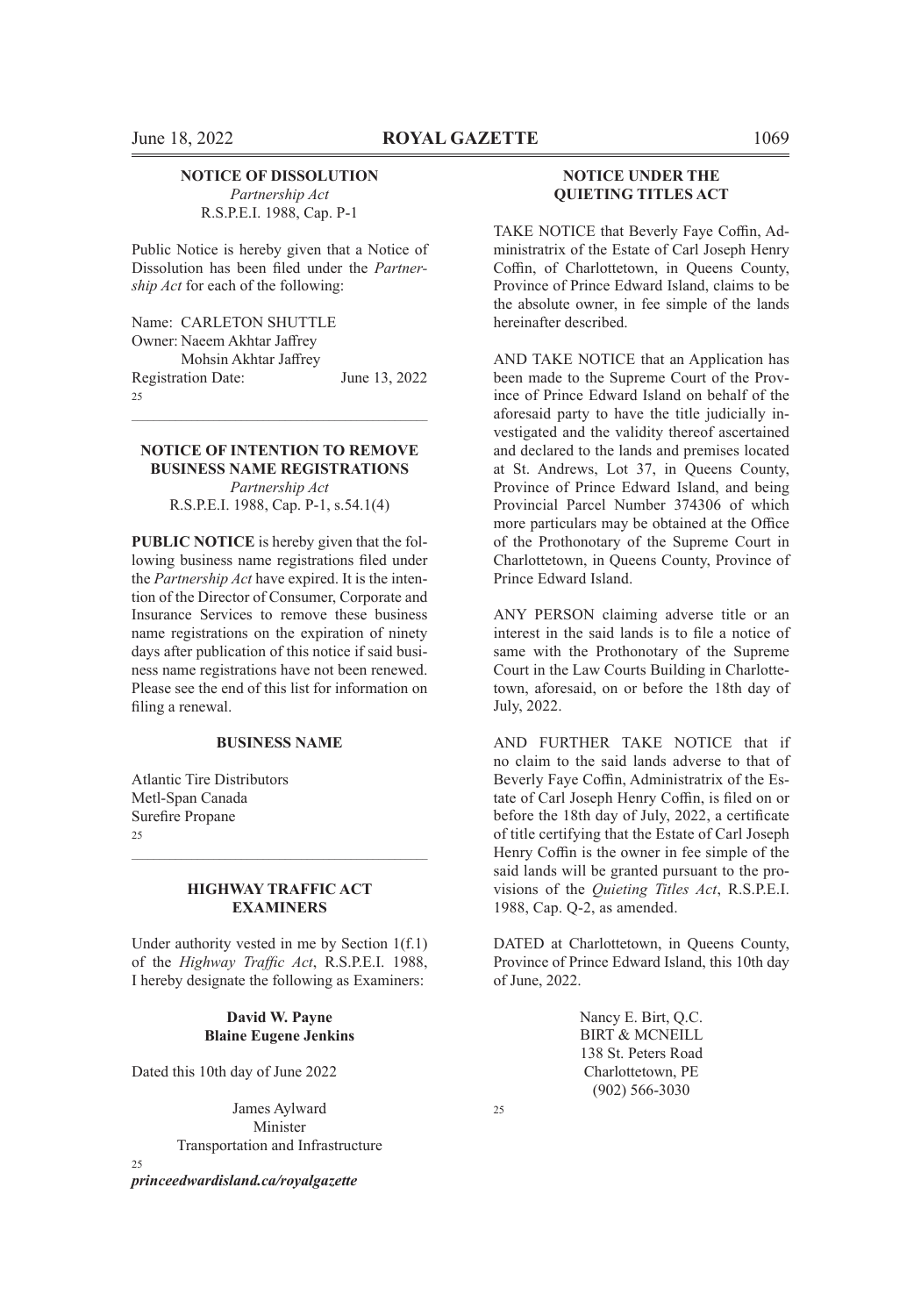# **NOTICE**

#### **MARRIAGE ACT**

Prince Edward Island [Subsection 8(1) of the Act]

Notice is hereby published that, under the authority of the *Marriage Act*, the following clergy has been **registered** for the purpose of solemnizing marriages in the province of Prince Edward Island:

#### **Lieutenant Beverly Burton**

The Salvation Army 330 Herring Cove Road Halifax, Nova Scotia

> Steve D. Dowling Director of Vital Statistics

 $\mathcal{L}_\text{max} = \mathcal{L}_\text{max} = \mathcal{L}_\text{max} = \mathcal{L}_\text{max} = \mathcal{L}_\text{max} = \mathcal{L}_\text{max} = \mathcal{L}_\text{max} = \mathcal{L}_\text{max} = \mathcal{L}_\text{max} = \mathcal{L}_\text{max} = \mathcal{L}_\text{max} = \mathcal{L}_\text{max} = \mathcal{L}_\text{max} = \mathcal{L}_\text{max} = \mathcal{L}_\text{max} = \mathcal{L}_\text{max} = \mathcal{L}_\text{max} = \mathcal{L}_\text{max} = \mathcal{$ 

 $25$ 

#### **NOTICE MARRIAGE ACT** Prince Edward Island [Subsection 8(1) of the Act]

Notice is hereby published that, under the authority of the *Marriage Act*, the following clergy has been **registered** for the purpose of solemnizing marriages in the province of Prince Edward Island:

#### **Lieutenant John Burton**

The Salvation Army 330 Herring Cove Road Halifax, Nova Scotia

> Steve D. Dowling Director of Vital Statistics

 $25$ 

#### **NOTICE MARRIAGE ACT**

Prince Edward Island [Subsection 8(1) of the Act]

Notice is hereby published that, under the authority of the *Marriage Act*, the following clergy has been **registered** for the purpose of solemnizing marriages in the province of Prince Edward Island:

#### **Reverend Gethin Edward**

St. Paul's Church 101 Prince Street Charlottetown, PEI C1A 4R5

> Steve D. Dowling Director of Vital Statistics

 $25$ 

**NOTICE MARRIAGE ACT** Prince Edward Island [Subsection 8(1) of the Act]

 $\mathcal{L}_\text{max} = \mathcal{L}_\text{max} = \mathcal{L}_\text{max} = \mathcal{L}_\text{max} = \mathcal{L}_\text{max} = \mathcal{L}_\text{max} = \mathcal{L}_\text{max} = \mathcal{L}_\text{max} = \mathcal{L}_\text{max} = \mathcal{L}_\text{max} = \mathcal{L}_\text{max} = \mathcal{L}_\text{max} = \mathcal{L}_\text{max} = \mathcal{L}_\text{max} = \mathcal{L}_\text{max} = \mathcal{L}_\text{max} = \mathcal{L}_\text{max} = \mathcal{L}_\text{max} = \mathcal{$ 

Notice is hereby published that, under the authority of the *Marriage Act*, the following clergy has been **registered** for the purpose of solemnizing marriages in the province of Prince Edward Island:

#### **Rev. Brodie MacLeod**

Pentecostal Assemblies of Canada 9 Capital Drive Charlottetown, PEI C1E 1E8

> Steve D. Dowling Director of Vital Statistics

 $25$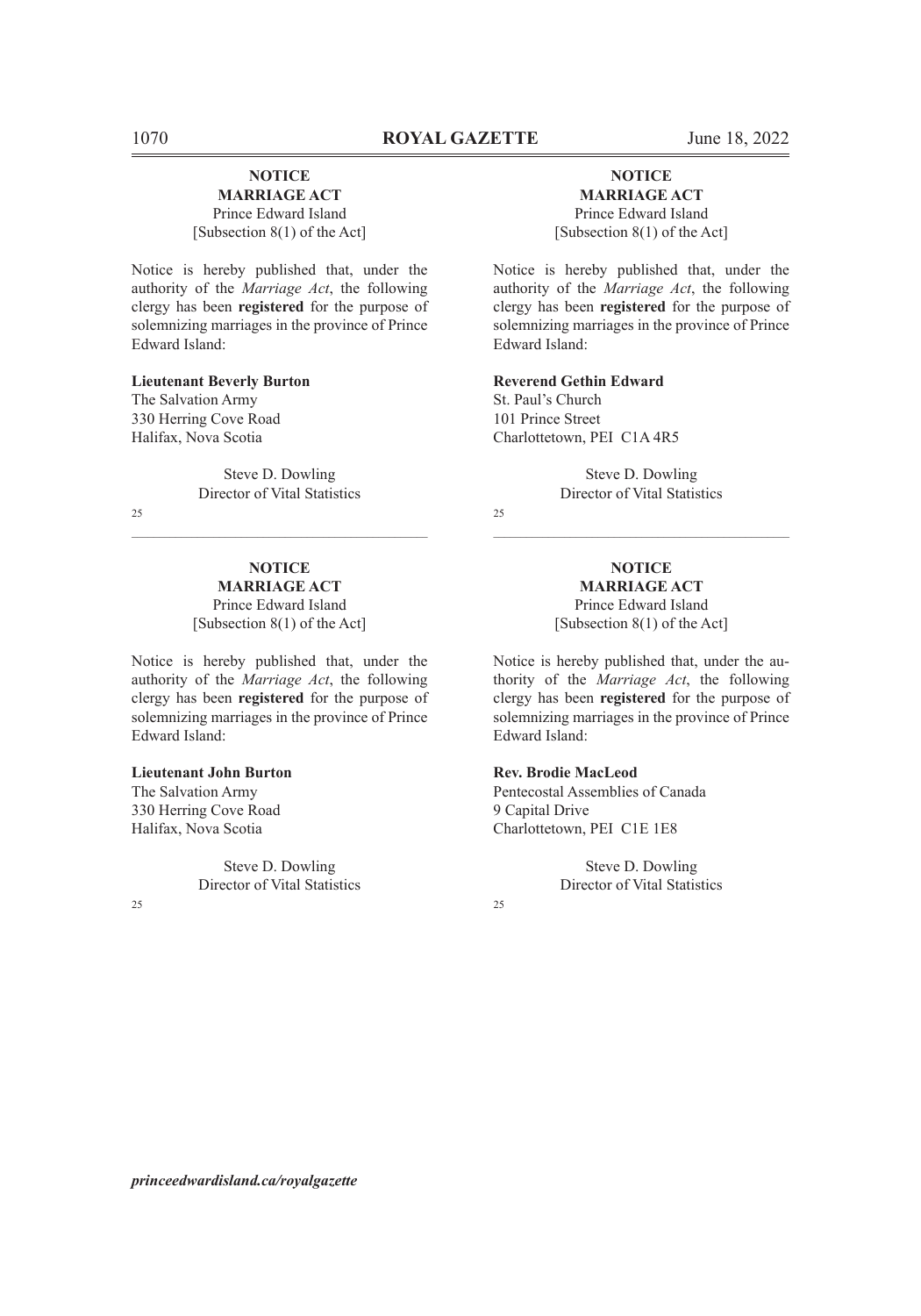#### **NOTICE MARRIAGE ACT**

Prince Edward Island [Subsection 8(1) of the Act]

Notice is hereby published that, under the authority of the *Marriage Act*, the following clergy has been **registered** for the purpose of solemnizing marriages in the province of Prince Edward Island:

#### **Paul Millar**

Montague Christian Church 513 Main Street Montague, PEI C0A 1R0

> Steve D. Dowling Director of Vital Statistics

 $\mathcal{L}_\text{max} = \mathcal{L}_\text{max} = \mathcal{L}_\text{max} = \mathcal{L}_\text{max} = \mathcal{L}_\text{max} = \mathcal{L}_\text{max} = \mathcal{L}_\text{max} = \mathcal{L}_\text{max} = \mathcal{L}_\text{max} = \mathcal{L}_\text{max} = \mathcal{L}_\text{max} = \mathcal{L}_\text{max} = \mathcal{L}_\text{max} = \mathcal{L}_\text{max} = \mathcal{L}_\text{max} = \mathcal{L}_\text{max} = \mathcal{L}_\text{max} = \mathcal{L}_\text{max} = \mathcal{$ 

 $25$ 

# **NOTICE**

**MARRIAGE ACT** Prince Edward Island [Subsection 8(1) of the Act]

Notice is hereby published that, under the authority of the *Marriage Act*, the following clergy has been **registered** for the purpose of solemnizing marriages in the province of Prince Edward Island:

#### **Ramon Triguero**

Seventh-day Adventist Church 121 Salisbury Road Moncton, NB E1E 1A6

> Steve D. Dowling Director of Vital Statistics

 $25$ 

### **NOTICE MARRIAGE ACT** Prince Edward Island

[Subsection 8(1) of the Act]

Notice is hereby published that, under the authority of the *Marriage Act*, the following clergy has been **temporarily registered from June 11, 2022 to July 9, 2022** for the purpose of solemnizing marriages in the province of Prince Edward Island:

#### **Rev. Edmond Hassett**

Catholic Center Diocese of Charlottetown PO Box 907 350 North River Road Charlottetown, PE C1A 7L9

> Steve D. Dowling Director of Vital Statistics

25

#### **NOTICE MARRIAGE ACT** Prince Edward Island

[Subsection 8(1) of the Act]

Notice is hereby published that, under the authority of the *Marriage Act*, registration for the purpose of solemnizing marriages in the province of Prince Edward Island for the following clergy has been **cancelled**:

#### **Lieutenant Emily Newbury**

The Salvation Army 330 Herring Cove Road Halifax, NS B3R 1V4

> Steve D. Dowling Director of Vital Statistics

#### 25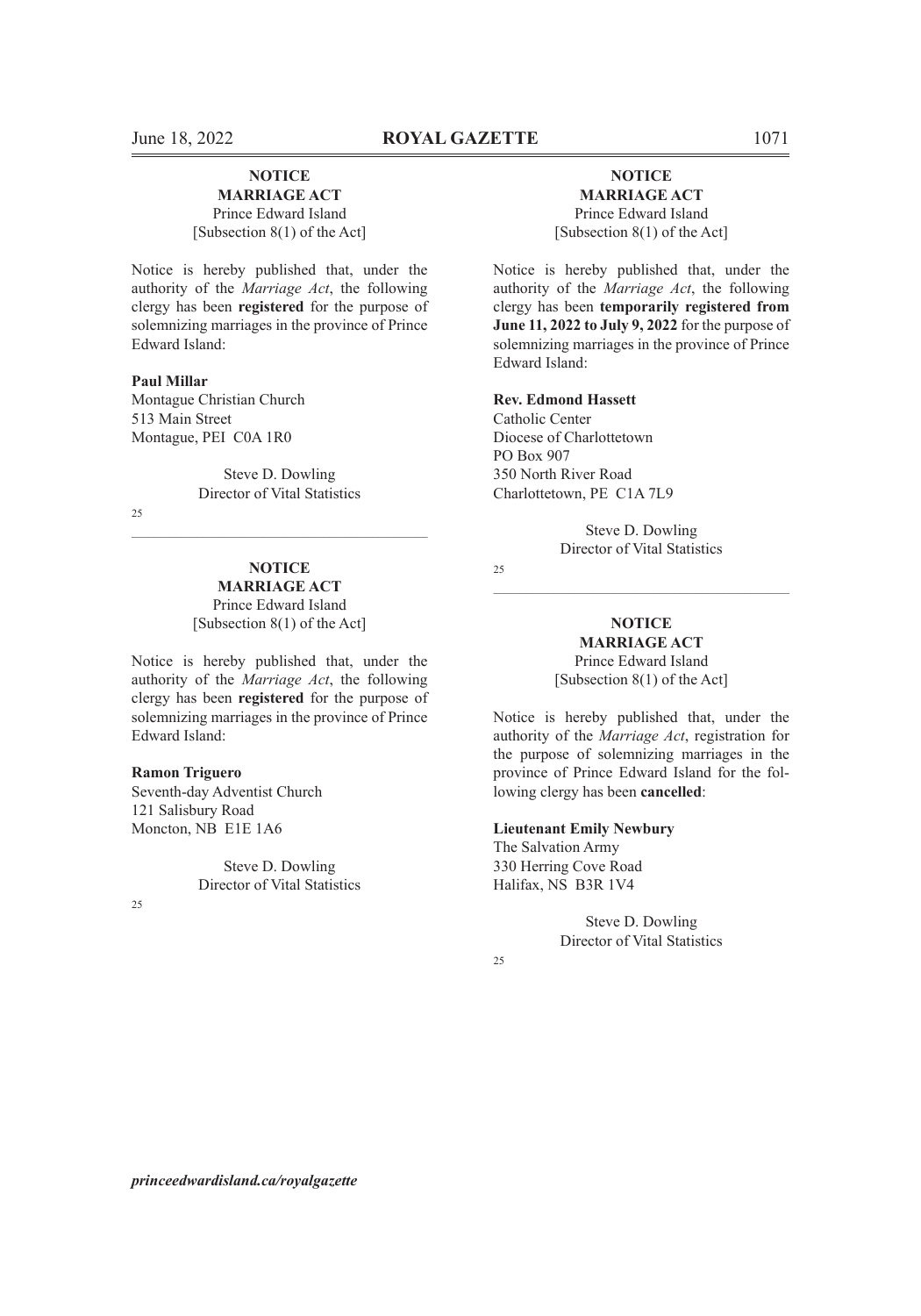#### **NOTICE MARRIAGE ACT**

Prince Edward Island [Subsection 8(1) of the Act]

Notice is hereby published that, under the authority of the *Marriage Act*, registration for the purpose of solemnizing marriages in the province of Prince Edward Island for the following clergy has been **cancelled**:

#### **Lieutenant Kyron Newbury**

The Salvation Army 330 Herring Cove Road Halifax, NS B3R 1V4

> Steve D. Dowling Director of Vital Statistics

25

# $\mathcal{L}_\text{max} = \mathcal{L}_\text{max} = \mathcal{L}_\text{max} = \mathcal{L}_\text{max} = \mathcal{L}_\text{max} = \mathcal{L}_\text{max} = \mathcal{L}_\text{max} = \mathcal{L}_\text{max} = \mathcal{L}_\text{max} = \mathcal{L}_\text{max} = \mathcal{L}_\text{max} = \mathcal{L}_\text{max} = \mathcal{L}_\text{max} = \mathcal{L}_\text{max} = \mathcal{L}_\text{max} = \mathcal{L}_\text{max} = \mathcal{L}_\text{max} = \mathcal{L}_\text{max} = \mathcal{$ **INDEX TO NEW MATTER**

VOL. CXLVIII – NO. 25 June 18, 2022

# **APPOINTMENTS**

#### **BUSINESS CORPORATIONS ACT Amalgamations**

| Dr. Peter Midgley Professional |  |
|--------------------------------|--|
|                                |  |
|                                |  |

#### **Amendments**

|--|--|--|--|

### **Incorporations**

*princeedwardisland.ca/royalgazette*

| Blue Heron Gift and Souvenir Ltd. 1067    |  |
|-------------------------------------------|--|
|                                           |  |
| EKA Refractory Company, Inc. 1067         |  |
| Fortune Bridge Diner Inc., The 1067       |  |
| Happy Paws Pet Care Ltd. 1067             |  |
| Island Concrete Pumping Incorporated 1067 |  |
| Phillips Plumbing and Heating Inc. 1067   |  |
|                                           |  |
| Red Fox Campground Inc., The1067          |  |
| Sandstone Properties Incorporated 1067    |  |
| Victoria Duffy Osteopathy Inc. 1067       |  |
|                                           |  |
|                                           |  |

#### **DESIGNATION**

*Public Departments Act*

Responsibility for Administration of the *Emancipation Day Proclamation Act*...1065

#### **ESTATES**

#### **Administrators' Notices**

| McDonald, Lawrence Joseph 1042 |  |
|--------------------------------|--|
|                                |  |
| Murnaghan, Lawrence Barry 1043 |  |

#### **Executors' Notices**

#### **LETTERS PATENT**

Creation of The Queen Elizabeth II's Platinum Jubilee Medal .......................1064

#### **MISCELLANEOUS**

| <b>Highway Traffic Act</b> |  |
|----------------------------|--|
| Examiners                  |  |
|                            |  |
|                            |  |

#### *Marriage Act*

| Cancelled Registrations |  |
|-------------------------|--|
|                         |  |
|                         |  |